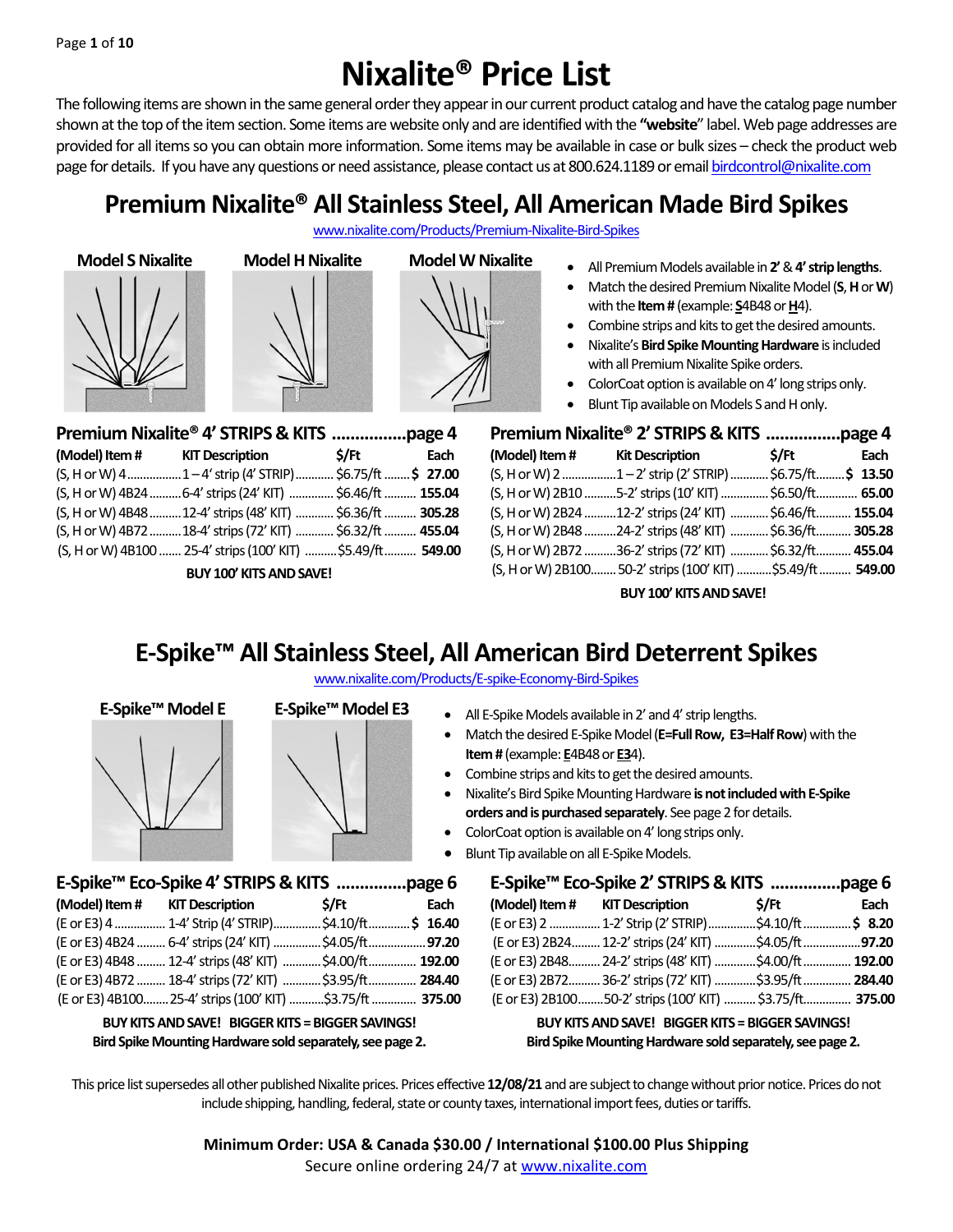### **Pigeon Spike Stainless™ All Stainless Steel, All American Bird Spikes**

www.nixalite.com/Products/Pigeon-Spike-Stainless

#### **PSS Full Row**



- Pigeons Spike Stainless Bird Spikes are available in 2' and 4' strip lengths.
- Combine strips and kits to get the desired amounts.
- Nixalite's Bird Spike Mounting Hardware **is not included with Pigeon Spike Stainless Spike orders and is purchased separately**. See hardware details below.
- ColorCoat option is available on 4' long Pigeon Spike Stainless strips only.
- Blunt Tip available on Pigeon Spike Stainless bird spikes.

#### **Pigeon Spike Stainless™ 4' STRIPS & KITS ........page 7**

| (Model) Item # KIT Description \$/Ft                  | Each |
|-------------------------------------------------------|------|
|                                                       |      |
| PSS4B24  6-4' strips (24' KIT)  \$3.24/ft  77.76      |      |
| PSS4B48  12-4' strips (48' KIT)  \$3.19/ft 153.12     |      |
| PSS4B72  18-4' strips (72' KIT)  \$3.14/ft  226.08    |      |
| PSS4B10025-4' strips (100' KIT) \$2.59/ft  259.00     |      |
| PSS4B200  50-4' strips (200' KIT*)  \$2.38/ft  476.00 |      |

**\*200' KIT in 4' STRIP LENGTHS ONLY.**

**Bird Spike Mounting Hardware sold separately, see details below.**

| Pigeon Spike Stainless <sup>™</sup> 2' STRIPS & KITS page 7 |                                                    |  |      |
|-------------------------------------------------------------|----------------------------------------------------|--|------|
|                                                             | (Model) Item # KIT Description \$/Ft               |  | Each |
|                                                             | PSS2 1-2' Strip (2' STRIP)\$3.29/ft\$ 6.58         |  |      |
|                                                             | PSS2B24 12-2' strips (24' KIT) \$3.24/ft 77.76     |  |      |
|                                                             | PSS2B48 24-2' strips (48' KIT) \$3.19/ft 153.12    |  |      |
|                                                             | PSS2B72 36-2' strips (72' KIT) \$3.14/ft 226.08    |  |      |
|                                                             | PSS2B100 50-2' strips (100' KIT)  \$2.59/ft 259.00 |  |      |

**BUY KITS AND SAVE! BIGGER KITS = BIGGER SAVINGS! Bird Spike Mounting Hardware sold separately, see details below.**

### **Bird Spike Mounting Hardware, Installation Tools and Accessories**

www.nixalite.com/Product/Mounting-Hardware and www.nixalite.com/Products/Installation-Accessories

Nixalite® includes bird spike mounting hardware with each **Premium Nixalite**Bird Spike order. To order additional bird spike mounting hardware or for either the **E-Spike**or **Pigeon Spike Stainless**bird spikes, use the item numbers and prices below. All bird spike installation tools and accessories are sold separately.

#### **Nixalite® Bird Spike Mounting Hardware**.........**page 9**

*All metal hardware items are made of stainless steel*

| Item#<br><b>Exercise Description</b> | Each |
|--------------------------------------|------|
|                                      |      |
|                                      |      |
|                                      |      |
|                                      |      |
|                                      |      |
|                                      |      |

*\*All wire tie sizes are the same price.Bird Spike Mounting Hardware is included with Premium Nixalite spikes but ordered separately for E-spike and Pigeon Spike Stainless bird spikes.*

**Nixalite® ColorCoat™ Colors**............................. **page 5**

Standard colors are black, gray, white, tan, brown, bronze. Available on **4 footstrips** of **Premium Nixalite**, **E-Spike** and **Pigeon Spike Stainless** bird spikes.

ColorCoat items are non-returnable, non-refundable and require more delivery time. Call Nixalite for details.

www.nixalite.com/Product/ColorCoat

#### **Nixalite® Bird Spike Tools & Accessories**.....**page 9, 10**

| Model/Item# Description |                                           | Each |
|-------------------------|-------------------------------------------|------|
|                         |                                           |      |
|                         |                                           |      |
|                         |                                           |      |
|                         |                                           |      |
|                         | 600C Cs**CASE of 12 600C Cartridges105.00 |      |
|                         |                                           |      |
|                         |                                           |      |
|                         |                                           |      |

*\*\* Ground delivery only for 600C, 600C Cs and 600 T items. Air delivery is not available for these items.*

#### **Nixalite® Bird Spike Blunt Tip Option**................**page 4**

Blunt Tip is available on the Premium Nixalite Model S and H, all E-Spike and Pigeon Spike Stainless models. This **no-additional**cost option changes the standard pointed spike wires to flat tipped spike wires.

**Use Blunt Tip only where frequent human contact is possible and where few birds are present.**Use the standard pointed tip spikes for ALL other applications. Do not use Blunt Tip spikes for climbing animal control installations.

**Minimum Order: USA & Canada \$30.00 / International \$100.00 Plus Shipping** Secure online ordering 24/7 at www.nixalite.com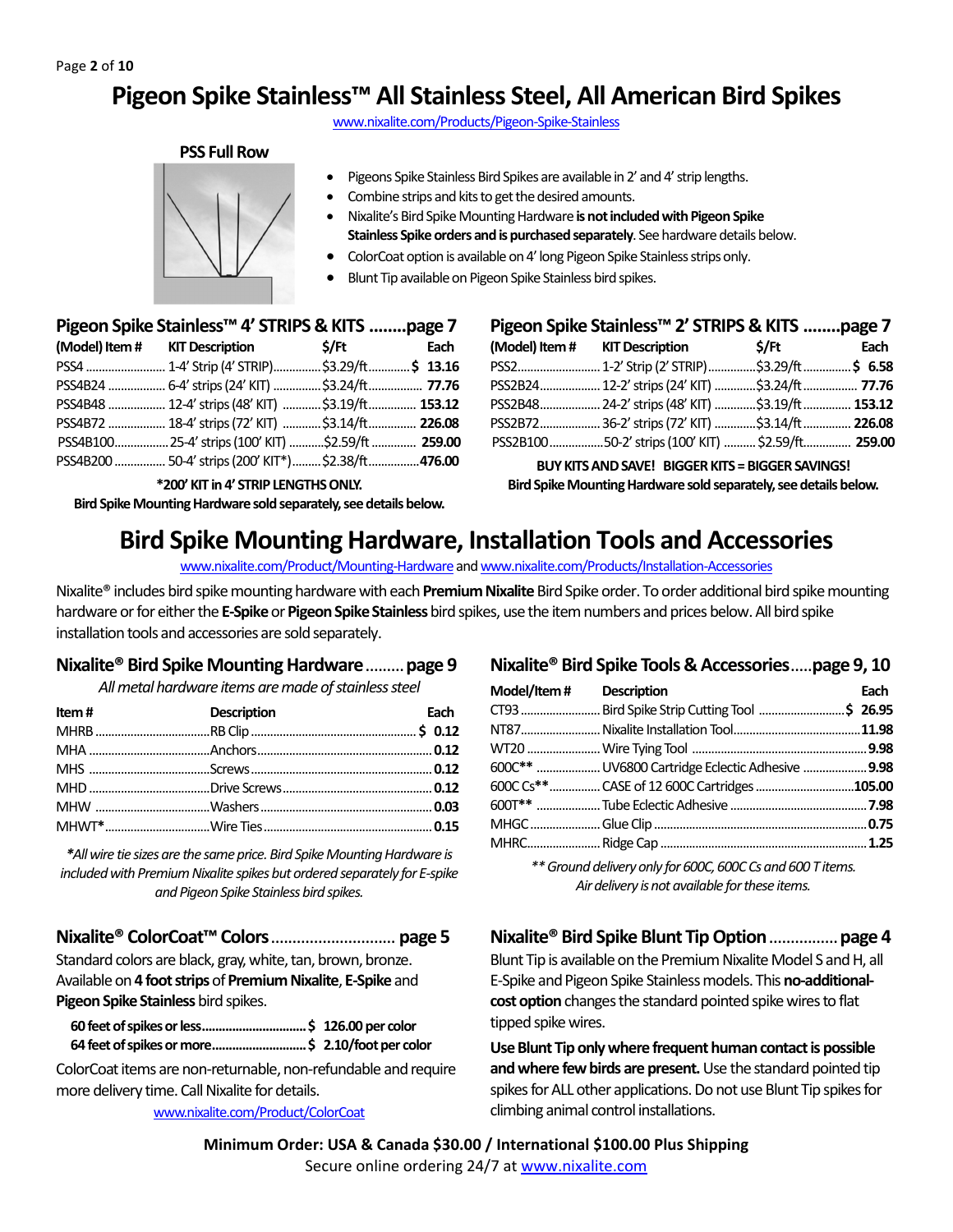#### Page **3** of **10**

| <b>Item#</b> Description                                           | Each |
|--------------------------------------------------------------------|------|
| PSCOM  Pigeon Spike Composite, ss wire/plastic base, each* \$ 3.50 |      |
| PSPLA Pigeon Spike Plastic, all plastic, each strip*  3.25         |      |
| PSP4  Pigeon Spike Narrow, all plastic, each strip*  2.48          |      |
| *Each strip is 33 centimeters long. www.nixalite.com/Bird-Spikes   |      |

**FliteLine® Post & Wire**......................................**page 11**

| Item# | <b>Description</b>                                                   | Each |
|-------|----------------------------------------------------------------------|------|
|       | FLP2H3.5B FliteLine 2 Hole 3.5" w/post & base \$ 3.45                |      |
|       | FLP2H5B  FliteLine 2 Hole 5" w/post & base  3.45                     |      |
|       | FLP2H4.5NP  FliteLine 2 Hole 4.5" post & nail point  1.10            |      |
|       | FLP2H6NP  FliteLine 2 Hole 6" post & nail point  1.20                |      |
|       | FLRC01  FliteLine Post 1" dia. SS rail clamp, 1 hole  4.25           |      |
|       | FLRC02 FliteLine Post 2" dia. SS rail clamp, 1 hole  5.25            |      |
|       | FLRC03 FliteLine Post 3" dia. SS rail clamp, 1 hole  5.75            |      |
|       | FLRC04 2 FliteLine Posts on 4" dia. SS rail clamp 7.00               |      |
|       |                                                                      |      |
|       | FLCM FliteLine SS horizontal clamp, 2 hole post 6.50                 |      |
|       | FLGC FliteLine SS vertical clamp, 1 hole post 6.75                   |      |
|       | FLFC FliteLine SS flange clamp, 1 hole post 3.75                     |      |
|       |                                                                      |      |
|       |                                                                      |      |
|       |                                                                      |      |
|       |                                                                      |      |
|       |                                                                      |      |
|       | FL Ferrules 1/32 nickel single sleeve ferrule 100 ct  17.00          |      |
|       | FL Ferrules 1000  1/32 nickel single sleeve ferrule 1,000 ct  130.00 |      |
|       | FL Crimp Tool  Crimping Tool for FliteLine  22.98                    |      |
|       | FL ANCH FliteLine Post Anchor 100 count  14.00                       |      |
|       |                                                                      |      |
|       |                                                                      |      |

www.nixalite.com/Products/FliteLine-Post-and-Wire-Bird-Deterrent

| <b>Item #</b> Description |                                                                 | Each |
|---------------------------|-----------------------------------------------------------------|------|
|                           | ST BLK Black, Bird Zap Shock Track, 50' roll \$ 205.00          |      |
|                           | ST GRYGray, Bird Zap Shock Track, 50' roll 205.00               |      |
|                           | ST BEIGE Beige, Bird Zap Shock Track, 50' roll 205.00           |      |
|                           | ST PW100 Plug in 110vac charger/up to 500' track 55.00          |      |
|                           | ST PW300  Plug in 110vac charger/up to 1,500' track 89.00       |      |
|                           | ST PW50SSolar 6v charger/up to 500' track199.00                 |      |
|                           | ST PW100SSolar 12v charger/up to 1,000' track205.00             |      |
|                           | ST PW200SSolar 12v charger/up to 1,500' track305.00             |      |
|                           | ST PW250B 12VDC battery not included/ up to 500' track145.00    |      |
|                           | ST PW350B 12VDC/D cell battery not included/ 1,500 track 150.00 |      |
|                           | ST CCShock Track Corner Connector, 10 pk54.80                   |      |
|                           | ST SCShock Track Straight Connector, 20 pk 81.55                |      |
|                           |                                                                 |      |
|                           |                                                                 |      |
|                           |                                                                 |      |
|                           | ST CK Crimp style corner connector kit (200 pcs)  55.00         |      |
|                           | ST TJ Crimp style T-junction kit (250 pcs) 75.00                |      |
|                           | ST SKCrimp style straight connector kit 200 pcs 50.00           |      |
|                           | ST Loops Loops fasten jumper wire 100 ct bag  11.00             |      |
|                           | ST Crimper  Crimper/stripper for jumper wire  22.00             |      |
|                           |                                                                 |      |

| ST Neon 8 Light hi-voltage tester 600-7000v27.00  |  |
|---------------------------------------------------|--|
|                                                   |  |
| ST Signs Electric fence warning signs 3/bag 17.00 |  |
| www.nixalite.com/Products/Bird-Zap-Shock-Track    |  |

|             | Shock Tape Electric Bird Deterrent  website               |              |
|-------------|-----------------------------------------------------------|--------------|
| Item#       | <b>Description</b>                                        | Each         |
| ST TAPE 33  | 33 ft roll Shock Tape                                     | 149.00<br>S. |
|             | ST TAPE 52 52.5 ft roll Shock Tape                        | .234.00      |
| ST WIRE 26  | 26 ft roll Shock Tape Jumper Wire 34.00                   |              |
| ST WIRE 330 | 330 ft roll Shock Tape Jumper Wire 396.00                 |              |
| ST Sleeves  | 100 ct Aluminum Connectors15.00                           |              |
| ST Loops    | Loops fasten jumper wire 100 ct bag                       | 11.00        |
|             | ST Crimper Crimper/stripper for jumper wire               | 22.00        |
| ST Neon     | 8 Light hi-voltage tester 600-7000v                       | .27.00       |
|             | ST Scissors Heavy Duty EMT Shears                         | 20.00        |
|             |                                                           | .23.95       |
|             | ST Signs  Electric fence warning signs 3/bag16.00         |              |
|             | http://www.pivalite.com/Droducts/electric.bird.chock.tope |              |

http://www.nixalite.com/Products/electric-bird-shock-tape

| Item# | <b>Description</b>                                  | Each |
|-------|-----------------------------------------------------|------|
|       |                                                     |      |
|       |                                                     |      |
|       | K-Net 25x100 K-Net Black 25' x 100' Bird Net 875.00 |      |
|       |                                                     |      |
|       |                                                     |      |
|       | www.nixalite.com/Product/K-Net-HT-Bird-Netting      |      |

|       |                                           | Bird-Net <sup>™</sup> 3⁄4"Bird Exclusion Netting page 15 |              |
|-------|-------------------------------------------|----------------------------------------------------------|--------------|
| Item# |                                           | <b>Description</b>                                       | Each         |
|       | BNet B34 25x25                            | BirdNet Black 3/4" Sq 25' x 25'                          | 175.00<br>.S |
|       | BNet B34 25x50                            | BirdNet Black 3/4" Sq 25' x 50'                          | .350.00      |
|       | BNet B34 25x100                           | BirdNet Black 3/4" Sq 25' x 100'                         | .700.00      |
|       | BNet B34 50x50                            | BirdNet Black 3/4" Sq 50' x 50'                          | .700.00      |
|       | BNet B34 50x100                           | BirdNet Black 3/4" Sq 50' x 100'                         | 1,400.00     |
|       | BNet S34 25x25                            | BirdNet Stone 3⁄4" Sq 25' x 25'                          | 175.00       |
|       | BNet S34 25x50                            | BirdNet Stone 3/4" Sq 25' x 50'                          | 350.00       |
|       | BNet S <sup>3</sup> / <sub>4</sub> 25x100 | BirdNet Stone 3/4" Sq 25' x 100'                         | .700.00      |
|       | BNet S34 50x50                            | BirdNet Stone 3⁄4" Sq 50' x 50'                          | .700.00      |
|       | BNet S34 50x100                           | BirdNet Stone 3/4" Sq 50' x 100'                         | 1.400.00     |
|       |                                           | www.nixalite.com/Product/Bird-Net-Knotted-Bird-Netting   |              |

www.nixalite.com/Product/Bird-Net-Knotted-Bird-Netting

|                  | Bird-Net <sup>™</sup> 2"Bird Exclusion Netting         | page 15  |
|------------------|--------------------------------------------------------|----------|
| Item#            | <b>Description</b>                                     | Each     |
| BNet B 2 25x25   | BirdNet Black 2" Sq 25' x 25'                          | \$100.00 |
| BNet B 2 25x50   | BirdNet Black 2" Sq 25' x 50'                          | 200.00   |
| BNet B 2 25x100  | BirdNet Black 2" Sq 25' x 100'                         | .400.00  |
| BNet B 2 50x50   | BirdNet Black 2" Sq 50' x 50'                          | .400.00  |
| BNet B 2 50x100. | BirdNet Black 2" Sq 50' x 100'                         | .800.00  |
| BNet S 2 25x25   | BirdNet Stone 2" Sq 25' x 25'                          | 100.00   |
| BNet S 2 25x50   | BirdNet Stone 2" Sq 25' x 50'                          | 200.00   |
| BNet S 2 25x100  | BirdNet Stone 2" Sq 25' x 100'                         | .400.00  |
| BNet S 2 50x50   | BirdNet Stone 2" Sq 50' x 50'                          | .400.00  |
| BNet S 2 50x100  | BirdNet Stone 2" Sq 50' x 100'                         | .800.00  |
|                  | www.nixalite.com/Product/Bird-Net-Knotted-Bird-Netting |          |

**Minimum Order: USA & Canada \$30.00 / International \$100.00 Plus Shipping**

Secure online ordering 24/7 at www.nixalite.com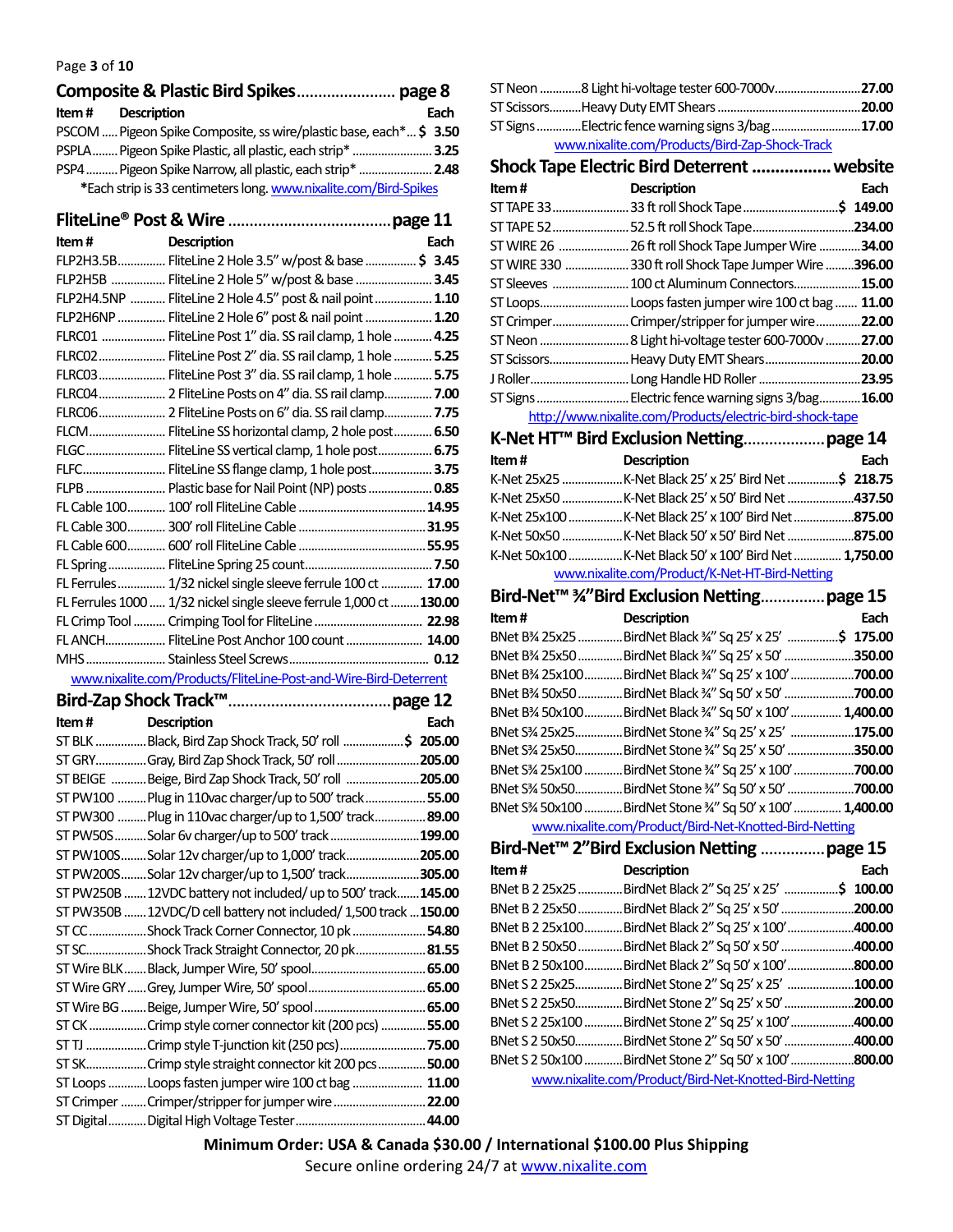#### Page **4** of **10**

|       | EnduraNet <sup>®</sup> Small Bird Exclusion Netting page 16  |      |
|-------|--------------------------------------------------------------|------|
| Item# | <b>Description</b>                                           | Each |
|       | ENET 25x25EnduraNet Black 0.59" Sq 25' x 25' \$ 187.92       |      |
|       | ENET 25x50EnduraNet Black 0.59" Sq 25' x 50' 360.18          |      |
|       | ENET 25x100EnduraNet Black 0.59" Sq 25' x 100'704.70         |      |
|       | ENET 50x100EnduraNet Black 0.59" Sq 50' x 100'1,400.00       |      |
|       | www.nixalite.com/Product/EnduraNet-Small-Bird-Netting        |      |
|       |                                                              |      |
| Item# | <b>Description</b>                                           | Each |
|       | BNET FR3/4 25x100Redbird 34" Sq mesh 25' x 100' \$ 1,100.00  |      |
|       | BNET FR3/4 50x100Redbird 3/4" Sq mesh 50' x 100'2,095.00     |      |
|       | www.nixalite.com/Product/fire-retardant-netting              |      |
|       | PollyNet <sup>™</sup> Premium Bird Netting  page 18          |      |
| Item# | <b>Description</b>                                           | Each |
|       | Netting 50  14' x 50' Prem PollyNet (1/2"sq mesh)\$ 125.95   |      |
|       | Netting 100  14' x 100' Prem PollyNet (1/2"sq mesh) 210.95   |      |
|       | Netting 200  14' x 200' Prem PollyNet (1/2"sq mesh) 395.95   |      |
|       | Netting 3000 14' x 3000' Prem PollyNet (1/2"sq mesh)3,895.00 |      |
|       | www.nixalite.com/product/pollynet-premium-bird-netting       |      |
|       | PollyNet <sup>™</sup> Lightweight Bird Netting  page 18      |      |
| Item# | <b>Description</b>                                           | Each |
|       | Lnet 28 28' x 28' L PollyNet (3/4" sq mesh) \$ 64.00         |      |
|       | Lnet 45 14' x 45' L PollyNet (3/4" sq mesh) 46.00            |      |
|       | Lnet 100 14' x 100' L PollyNet (3/4" sq mesh)144.00          |      |
|       | Lnet 500 14' x 500' L PollyNet (3/4" sq mesh)375.00          |      |
|       | Lnet 700 15.5' x 700' L PollyNet (3/4" sq mesh)870.00        |      |
|       | Lnet 1000  14' x 1000' L PollyNet (3/4" sq mesh) 680.00      |      |
|       | Lnet 5000  14' x 5000' L PollyNet (3/4" sq mesh)2,265.00     |      |
|       | www.nixalite.com/Product/PollyNet-Lightweight-Bird-Netting   |      |
|       | Pond, Landscape, & Garden Netting page 19                    |      |
| Item# | <b>Description</b>                                           | Each |
|       | AQUANET7X10Pond Net 7'x10' (Net w/12 stakes) \$ 9.98         |      |
|       | AQUANET14X20  Pond Net 14'x10' (Net w/14 stakes)  19.98      |      |
|       | AQUANET28X30  Pond Net 28'x30' (Net w/24 stakes)  49.98      |      |
|       | www.nixalite.com/Product/Pond-Netting                        |      |
|       | BareHand Vineyard & Garden Netting  page 19                  |      |
| Item# | Description                                                  | Each |
|       | BHFP500Bare Hand 17' x 500' FLEX Premium359.00               |      |
|       | BHFP2500 Bare Hand 17' x 2500' FLEX Premium <b>745.00</b>    |      |
|       | BHFSP1000 Bare Hand 17' x 1000' FLEX Super Premium 775.00    |      |
|       | BHEFP25x100Bare Hand 25' x 100' EASY FIT Premium229.95       |      |
|       | BHEFP1000 Bare Hand 17' x 1000' EASY FIT Premium  699.00     |      |
|       | BHEFSP500Bare Hand 17' x 500' EASY FIT Super Premium549.00   |      |
|       | Seasonal netting. Check website for current availability.    |      |
|       | www.nixalite.com/Product/Bare-Hand-Vineyard-Netting          |      |
|       |                                                              |      |
| Item# | Description                                                  | Each |
|       |                                                              |      |
|       | Poly Clip 250 Black Plastic Clips 250 pack 140.00            |      |
|       |                                                              |      |
|       | Twist Loks 1000  Black Twist Clip 1,000 ct bag  80.00        |      |
|       | Poly Cord 100 Black Poly Cord 100' hank 20.00                |      |
|       | Poly Cord 1000  Black Poly Cord 1,000' spool 100.00          |      |

| Net Tie 7.5 7.5" Black UV Tie 100 ct bag 5.00           |  |
|---------------------------------------------------------|--|
| Net Tie 7.5 1000 7.5" Black UV Tie 1,000 ct bag 40.00   |  |
| Net Tie 11.5 11.5" Black UV Tie 100 ct bag 8.00         |  |
|                                                         |  |
| Net Tie 14.5 14.5" Black UV Tie 100 ct bag 9.00         |  |
| Net Tie 14.5 1000  14.5" Black UV Tie 1,000 ct bag80.00 |  |
| www.nixalite.com/Products/Poly-Hardware                 |  |

#### **Tensioned Cable Hardware**....................... **page 20, 21 Item # Description Each** Net Cable 250........... 3/32" 49 strand SS cable 250' spool............**\$ 59.95** Net Cable 500........... 3/32" 49 strand SS cable 500' spool...............**119.95** Net CableG250……. 3/32" Galvanized net cable 250' spool.............**35.00** Net Cable G 500........ 3/32" Galvanized net cable 500' spool.............**70.00** Thimble...................... Stainless for 1/16-3/32" dia. cable .....................**0.85** Thimble G..................Galvanized for 1/8-3/32" dia. cable ...................**0.50** Rope Clamp S............ Stainless fits 1/16-3/32" dia. cable .....................**3.25** Rope Clamp G...........Galvanized fits 1/16-3/32" cable.........................**0.27** Ferrules...................... 3/32" Zinc plate copper 100 ct..........................**25.00** Eyebolt/Nut............... Large stainless steel w/hex nut...........................**1.65** Eyebolt 2.................... Large stainless, 2" long shank w/nut..................**2.50** Eyelws........................ Lock washer stainless for LG eyebolt 10 ct........**1.50** MS Anchor Lg............¼-20 MS Anchor Large100 ct...........................**68.00** Setting Tool Lg........... Tool for ¼-20 MS Anchors....................................**1.25** NAM6BOLT 10.......... Zinc Net Bolt w/M6 Anchor 10 ct.......................**8.90** Screw Eye L................ Large 17/32" ID Lag thread SS.............................**1.40** Tbuckle Small............ Small SS (turnbuckle) 320# WLL .........................**9.34** Tbuckle Medium...... Medium SS (turnbuckle) 450# WLL..................**14.41** Tbuckle Large............ Large SS (turnbuckle) 1260# WLL.....................**17.87** Tbuckle Small G........ Small Galvanized turnbuckle 320# WLL.............**3.25** Tbuckle Medium G... Medium Galvanized turnbuckle 450# WLL.......**4.75** Eyebolt SM/Nut........ Small SS eyebolt w/hex nut 10 ct........................**8.00** MS Anchor SM.......... 10-24 MS Anchor Small 100 ct..........................**39.00** Setting Tool SM......... Set tool for 10-24 MS Anchor .............................**1.25** Screw Eye S................ Small 9/32" ID Stainless10 ct..............................**7.50** SWDR-1.5.................. For steel 12-24 x 1-1/2" 25 ct box....................**47.50** .................................... 125 count case..................................................**225.00** SWD-2.0..................... For steel¼ x 14 x 2" 25 ct box............................**47.50** .................................... 125 count case..................................................**225.00** SWC-2.0..................... For concrete5/16x 1 x 1¾ 25 ct box...............**47.50** .................................... 125 count case..................................................**225.00** Sammy Socket..........Nut Driver #14 SW..............................................**19.99** NASLS......................... Eyelet, threaded lag SS 10 pk...............................**7.90** NAGNS.......................Galvanized net spike 10 pk ..................................**5.00** Flangeclip 1/8............ Fits beam flanges 1/8 to ¼ thick..........................**1.15** .................................... 5 pack.....................................................................**4.75** .................................... 25 pack.................................................................**22.50** .................................... 100 pack...............................................................**85.00** Flangeclip 5/16 ......... Fits beam flanges 5/16 to ½" thick.....................**1.20** .................................... 5 pack.....................................................................**5.00** .................................... 25 pack.................................................................**23.75** .................................... 100 pack...............................................................**90.00**

*- Tensioned Cable Hardware continued on the next page -*

Secure online ordering 24/7 at www.nixalite.com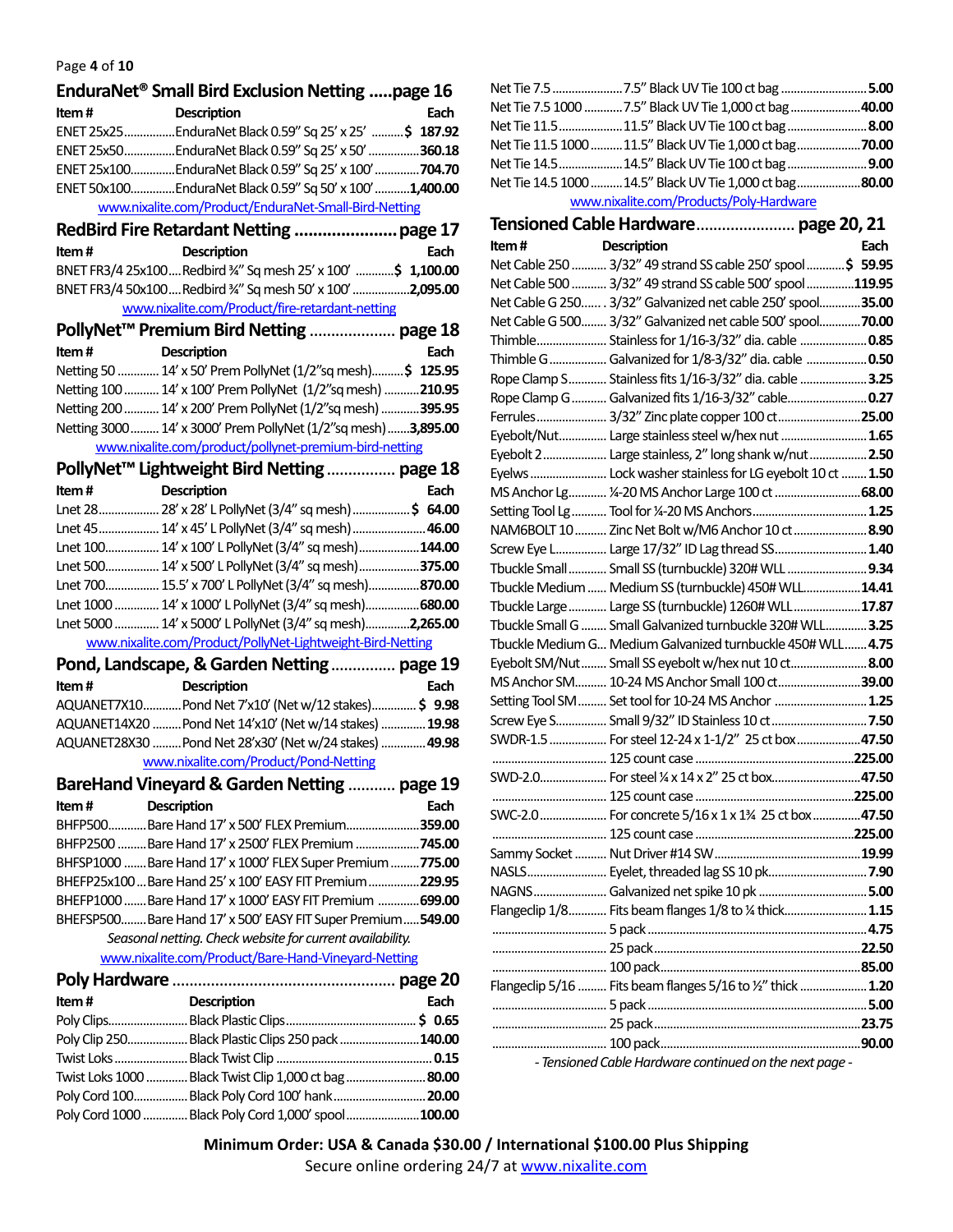Page **5** of **10**

|          | Flangeclip 9/16  Fits beam flanges 9/16 to 3/4" thick  1.60 |        |
|----------|-------------------------------------------------------------|--------|
|          |                                                             |        |
|          |                                                             | 33.75  |
|          |                                                             | 130.00 |
| NASFC18  | 1/8 Stainless hammer on flange clip 25 ct 46.25             |        |
| NASFC516 | .5/16 Stainless hammer on flange clip 25 ct  50.00          |        |
| NASFC916 | .9/16 Stainless hammer on flange clip 25 ct <b>53.75</b>    |        |
| E-Z Clip | .Stainless Steel Cable Guide 10 ct                          | 3.90   |
| NASAB    | SS Angle bracket cable guide 10 ct <b>12.50</b>             |        |
| NASJB    |                                                             | 3.90   |
| NASNCS   | .SS net clip for 3⁄4" mesh net 100 ct                       | .25.00 |
|          | NASNCL SS net clip for 2" mesh net 100 ct                   | 30.00  |
| NASCC    |                                                             |        |
| NASCB    | SS outside corner bracket, all surfaces  6.75               |        |
|          | www.nixalite.com/Products/Tensioned-Cable-Hardware          |        |

| Item# | <b>Description</b>                                      | Each |
|-------|---------------------------------------------------------|------|
|       | Net Rings Stainless 11/16" 16 ga 2,500 bx \$ 60.95      |      |
|       | Ring ToolNet Ring Tool (for 11/16" C-style) 60.95       |      |
|       | C Rings Stainless C-Rings 11,000 ct box186.00           |      |
|       |                                                         |      |
|       | www.nixalite.com/Products/Netting-Accessories-and-Tools |      |

| Net Zippers. |                                             | page 22 |
|--------------|---------------------------------------------|---------|
| Item#        | <b>Description</b>                          | Each    |
| Net Zipper 2 | Black Marine Zipper 2' long  \$ 3.95        |         |
| Net Zipper 4 | . Black Marine Zipper 4' long               | 5.95    |
| Net Zipper 6 | Black Marine Zipper 6' long                 | . 7.95  |
| Net Zipper 8 | Black Marine Zipper 8' long                 | 9.95    |
|              |                                             | 3.95    |
|              |                                             | 5.95    |
|              |                                             | 7.95    |
|              | Net Zipper S 8 Stone Marine Zipper 8' long  | 9.95    |
|              | http://www.nixalite.com/Product/Net-Zippers |         |

| Item # | <b>Description</b>                          | Each |
|--------|---------------------------------------------|------|
|        | FBHSC350Hand swage tool 1/16"-1/8"\$ 157.00 |      |
|        |                                             |      |
|        |                                             |      |
|        |                                             |      |

www.nixalite.com/Products/Netting-Accessories-and-Tools **Deer Blocker Deer Fence**................................... **page 26**

|  | <b>Item # Description</b>                              | Each |
|--|--------------------------------------------------------|------|
|  | DF2 100 Deer blocker fence 2.5" mesh 8'x100' \$ 265.00 |      |
|  | DF2 300 Deer blocker fence 2.5" mesh 8'x300' 685.00    |      |
|  | www.nixalite.com/Product/Deer-Blocker-Deer-Fence       |      |
|  |                                                        |      |

| Item # | <b>Description</b>                                     | Each |  |
|--------|--------------------------------------------------------|------|--|
|        | DF AP4Steel angle post 4' x 1-14" & hardware\$ 7.00    |      |  |
|        |                                                        |      |  |
|        | DF RP9 Black round fence post 9' x 1-5/8" w/cap  27.00 |      |  |
|        | DF GS Ground sleeve for round 1-5/8" post  10.00       |      |  |
|        |                                                        |      |  |
|        |                                                        |      |  |
|        |                                                        |      |  |

|                    | DF GS12 Ground stake 12" kinked galv. steel  1.00                                                             |      |
|--------------------|---------------------------------------------------------------------------------------------------------------|------|
|                    |                                                                                                               |      |
|                    | Ribbon 25 Repeller Ribbon 25' (for flagging)  9.98                                                            |      |
|                    | Ribbon 100Repeller Ribbon 100' (for flagging)19.98                                                            |      |
|                    | www.nixalite.com/Products/Deer-Fence-Products                                                                 |      |
|                    |                                                                                                               |      |
| Item#              | <b>Description</b>                                                                                            | Each |
|                    | DFR8WHD vent cover, 8" inside dim. WHITE 38.75                                                                |      |
|                    | DFR8THD vent cover, 8" inside dim. TAN 38.75                                                                  |      |
|                    | DFR8B HD vent cover, 8" inside dim. BROWN38.75                                                                |      |
|                    | www.nixalite.com/product/defender-dryer-vent-guards                                                           |      |
|                    |                                                                                                               |      |
| Item # Description |                                                                                                               | Each |
|                    | RVGDVGSS 7"x7" SS white coat dryer vent guard \$ 34.50                                                        |      |
|                    | www.nixalite.com/Product/HD-Dryer-Vent-Guards                                                                 |      |
|                    |                                                                                                               |      |
| Item#              | <b>Description</b>                                                                                            | Each |
|                    | RVG3030SS 30"x30"x12" SS roof vent guard \$ 152.00                                                            |      |
|                    | RVG3030BG 30"x30"x12" black galv. roof vent guard54.00                                                        |      |
|                    | RVG2525SS 25"x25"x12" SS roof vent guard 102.00                                                               |      |
|                    | RVG2525BG 25"x25"x12" black galv roof vent guard 39.00                                                        |      |
|                    | RVG1616SS 16"x16"x6" SS roof vent guard  68.00                                                                |      |
|                    | RVG1616BG 16"x16"x6" black galv roof vent guard32.00                                                          |      |
|                    | RVG1111SS 11"x11"x13" SS roof vent guard 56.00                                                                |      |
|                    | RVG1111BG 11"x11"x13" black galv roof vent guard 36.00                                                        |      |
|                    |                                                                                                               |      |
|                    | www.nixalite.com/product/Roof-Vent-Guards                                                                     |      |
|                    |                                                                                                               |      |
| Item#              | <b>Description</b>                                                                                            | Each |
|                    | RS99SS 9"x9"x6" SS chimney screen \$ 77.53                                                                    |      |
|                    | RC99BG9"x9"x6" black galv. chimney screen48.59                                                                |      |
|                    |                                                                                                               |      |
|                    | RC913BG 9"x13"x6" black galv. chimney screen53.70                                                             |      |
|                    |                                                                                                               |      |
|                    | RC1313BG 13"x13"x6" black galv. chimney screen 58.31                                                          |      |
|                    | www.nixalite.com/Product/Chimney-Guards                                                                       |      |
|                    |                                                                                                               |      |
| Item#              | <b>Description</b>                                                                                            | Each |
|                    | TVS2SS 2" PVC Termination Vent Screen Guard\$ 13.95                                                           |      |
|                    | TVS3SS 3" PVC Termination Vent Screen Guard17.95                                                              |      |
|                    | TVS4SS 4" PVC Termination Vent Screen Guard23.95                                                              |      |
|                    | TVS6SS 6" PVC Termination Vent Screen Guard42.95                                                              |      |
|                    | www.nixalite.com/product/pvc-termination-vent-screen                                                          |      |
|                    |                                                                                                               |      |
| Item#              | <b>Description</b>                                                                                            | Each |
|                    | WMG400 Galv. wire mesh 4'x100' roll, 1/2 sq. mesh. \$ 350.00                                                  |      |
|                    | WMG200 Galv. wire mesh 4'x50' roll, 1/2 sq. mesh155.00                                                        |      |
|                    | WMPVC100 PVC 1/2" sq., black coat, 6" x 100' roll110.95                                                       |      |
|                    | WMS400 Wire mesh 1/2 sq mesh, SS 4'x100' roll895.00                                                           |      |
|                    | WMCGGalvanized Wire Mesh Mounting Clip 10 pk 2.90                                                             |      |
|                    | E-Z Clip Stainless Cable Guide (for mounting) 10 pk  3.90<br>www.nixalite.com/Products/Bird-Screen-and-Guards |      |

**Minimum Order: USA & Canada \$30.00 / International \$100.00 Plus Shipping** Secure online ordering 24/7 at www.nixalite.com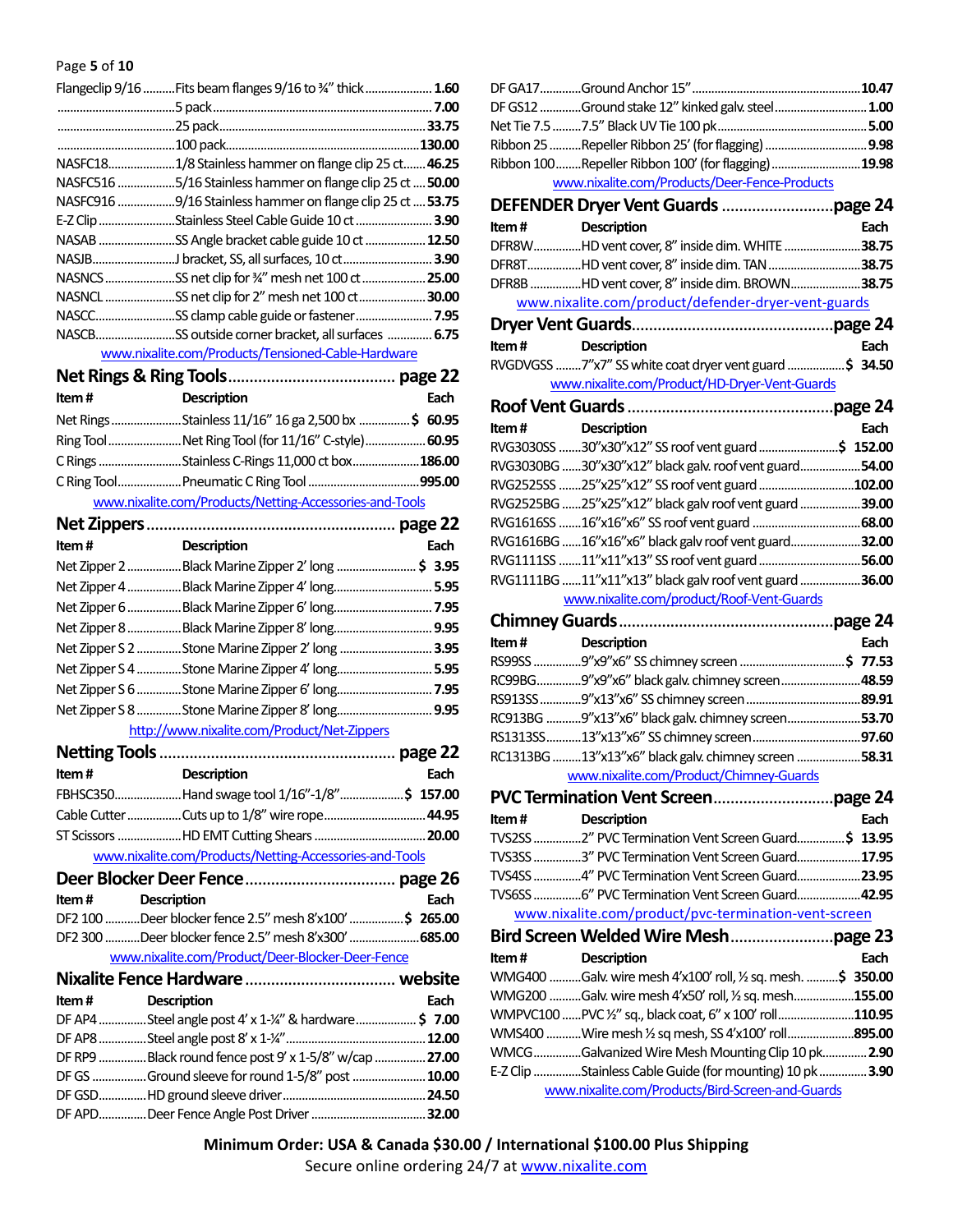Page **6** of **10**

| Item # | <b>Description</b>                                                                                 | Each        |
|--------|----------------------------------------------------------------------------------------------------|-------------|
|        | SP CLIP10 Solar Panel Exclusion Clips 10 ct\$ 19.50                                                |             |
|        | SP CLIP100 Solar Panel Exclusion Clips 100 ct 190.00                                               |             |
|        | WMPVC100  PVC 1/2" sq., black coat, 6" x 100' roll  110.99                                         |             |
|        | WMPVC8x100 PVC 1/2" sq. black coat, 8" x 100' roll129.99                                           |             |
|        | www.nixalite.com/Product/Solar-Panel-Exclusion                                                     |             |
|        |                                                                                                    |             |
| Item#  | <b>Description</b>                                                                                 | Each        |
|        | SOLA 4  SolaTrim 4' Solar Panel Pest Barrier \$ 22.70                                              |             |
|        | SOLA 100 SolaTrim 25-4' Solar Panels (100')480.00                                                  |             |
|        | J Roller Long Handle Roller for SolaTrim 23.95                                                     |             |
|        | www.nixalite.com/Product/SolaTrim-Pest-Barrier                                                     |             |
|        |                                                                                                    |             |
| Item#  | <b>Description</b>                                                                                 | Each        |
|        |                                                                                                    |             |
|        | www.nixalite.com/Product/Mist-Net                                                                  |             |
|        |                                                                                                    |             |
| Item#  | Description                                                                                        | Each        |
|        | Copper Blocker  100' roll knitted copper gauze. \$ 45.00                                           |             |
|        | Copper Blocker Cs,  Case of 12 copper blocker rolls504.00                                          |             |
|        | www.nixalite.com/Product/Copper-Blocker-Access-Control                                             |             |
|        |                                                                                                    |             |
| Item#  | <b>Description</b>                                                                                 | Starting \$ |
|        | HS 10C  HyperSpike HS-10C Hailing Device \$ 3,150.00                                               |             |
|        | HS 10R  HyperSpike HS-10R Hailing Device 3,650.00                                                  |             |
|        | HS 14 HyperSpike 14 Package  12,870.00                                                             |             |
|        | More models & accessories available - check web page for details.                                  |             |
|        | www.nixalite.com/Products/Acoustic-Dispersal                                                       |             |
|        |                                                                                                    |             |
| Item#  | <b>Description</b>                                                                                 | Each        |
|        | SS 00001 M14-1 Cannon & Tripod \$ 949.97                                                           |             |
|        |                                                                                                    |             |
|        |                                                                                                    |             |
|        | SS 00001A  Cannon, tripod w/1 channel remote1,024.97                                               |             |
|        | SS 00001A4  Cannon, tripod w/4 channel remote1,079.97                                              |             |
|        | SS 00001A8  Cannon, tripod w/8 channel remote1,129.97                                              |             |
|        | SS 00001C  Cannon, tripod + wide angle detection1,124.97                                           |             |
|        | SS 00001D  Cannon, tripod + long range detection 1,499.97                                          |             |
|        |                                                                                                    |             |
|        |                                                                                                    |             |
|        | SS 00020 Tripod Leg Extension Accessory 39.99<br>SS 00022a Nighttime Deactivation Accessory 74.99  |             |
|        | www.nixalite.com/Products/Wildlife-Propane-Cannon                                                  |             |
|        |                                                                                                    |             |
|        | Live Capture Sparrow & Starling Traps page 25                                                      |             |
|        |                                                                                                    |             |
| Item#  | <b>Description</b>                                                                                 | Each        |
|        | TH501 24"x12"x8" repeating sparrow trap\$ 68.95                                                    |             |
|        | SWSP3WF 36"x24"x10" large repeating sparrow trap  199.00                                           |             |
|        | TH503 36"x16"x12" repeating starling trap  75.95                                                   |             |
|        | SWSTSPEXLG60"x60"x72" walk-in starling/sparrow trap1,195.00<br>www.nixalite.com/Product/bird-traps |             |

| Item#            | <b>Description</b>                                                                                                | Each |
|------------------|-------------------------------------------------------------------------------------------------------------------|------|
| SW2412           | 24"x12"x8" small pigeon trap \$ 37.50                                                                             |      |
| <b>SW2412KD</b>  | 24"x12"x8" collapsible pigeon trap43.98                                                                           |      |
| <b>SW3516ES</b>  |                                                                                                                   |      |
| SW3516S          | 35"x16"x8" pigeon trap w/shade screen  85.00                                                                      |      |
| <b>SW3516KD</b>  | 35"x16"x8" collapsible pigeon trap75.00                                                                           |      |
| <b>SW3516SWF</b> | 35"x16"x8" trap w/shade & water food tray90.00                                                                    |      |
| SWS3516          |                                                                                                                   |      |
| <b>TH502.5R</b>  |                                                                                                                   |      |
| TH502.5          | 36"x16"x8" HD Folding Pigeon Trap 85.95                                                                           |      |
| SW3624           | 36"x24"x9" large pigeon trap109.95                                                                                |      |
| SW3624KD         | 36"x24"x9" collapsible pigeon trap149.95                                                                          |      |
| SW3624SWF        | 36"x24"x9" trap w/shade & water food tray149.95                                                                   |      |
| SW3624SR         | 36"x24"x10" rooftop trap deluxe 249.00                                                                            |      |
|                  | www.nixalite.com/Products/Bird-Traps                                                                              |      |
|                  |                                                                                                                   |      |
| Item#            | <b>Description</b>                                                                                                | Each |
|                  | SWST17 Bird Snap Trap 17" x 17" Live Capture \$ 89.99                                                             |      |
|                  | SWST24 Bird Snap Trap 24" x 24" Live Capture 99.00                                                                |      |
|                  | SWST36 Bird Snap Trap 36" x 36" Live Capture 149.99                                                               |      |
|                  | www.nixalite.com/Products/Bird-Traps                                                                              |      |
|                  |                                                                                                                   |      |
| Item#            | <b>Description</b>                                                                                                | Each |
|                  | TH102XL 18"x5"x5" Small animal front release \$ 39.50                                                             |      |
|                  |                                                                                                                   |      |
|                  | THM30H24"x24"x4" Squirrel trap galvanized69.50                                                                    |      |
|                  | SWSKT/SP 23"x6" dia. spray proof skunk trap 96.95                                                                 |      |
|                  | www.nixalite.com/Products/Animal-Traps                                                                            |      |
|                  |                                                                                                                   |      |
| Item#            |                                                                                                                   | Each |
|                  | <b>Description</b>                                                                                                |      |
|                  | JT420Repeater multiple catch mouse trap11.57                                                                      |      |
|                  | JT420CLRepeater multiple catch trap w/clear top12.78                                                              |      |
|                  | JT423 Little Pete slim multiple catch mouse trap  7.15                                                            |      |
|                  | JT423CLLittle Pete slim multiple catch w/clear top 7.48                                                           |      |
|                  | JT16610"x4" glue board inserts (for #420, #423)  4.40                                                             |      |
|                  | JT409JAWZ mouse traps (HD snap traps) 1.40                                                                        |      |
|                  |                                                                                                                   |      |
|                  |                                                                                                                   |      |
|                  | www.nixalite.com/Products/Rodent-Control                                                                          |      |
|                  |                                                                                                                   |      |
| Item#            | <b>Description</b>                                                                                                | Each |
|                  | FCRR4PK Fresh Cab Rodent Repellent 4 pouch 2 box \$ 34.96                                                         |      |
|                  | www.nixalite.com/Product/Fresh-Cab-Botanical-Rodent-Repellent                                                     |      |
|                  |                                                                                                                   |      |
| Item#            | <b>Description</b>                                                                                                | Each |
|                  | RB5PK  Roadblock 5 pk (pass-thru boxes) \$ 30.00                                                                  |      |
|                  | RB50PK  Roadblock 50 pk (pass thru boxes) 237.50<br>www.nixalite.com/Product/RoadBlock-Bio-Repellents-for-Rodents |      |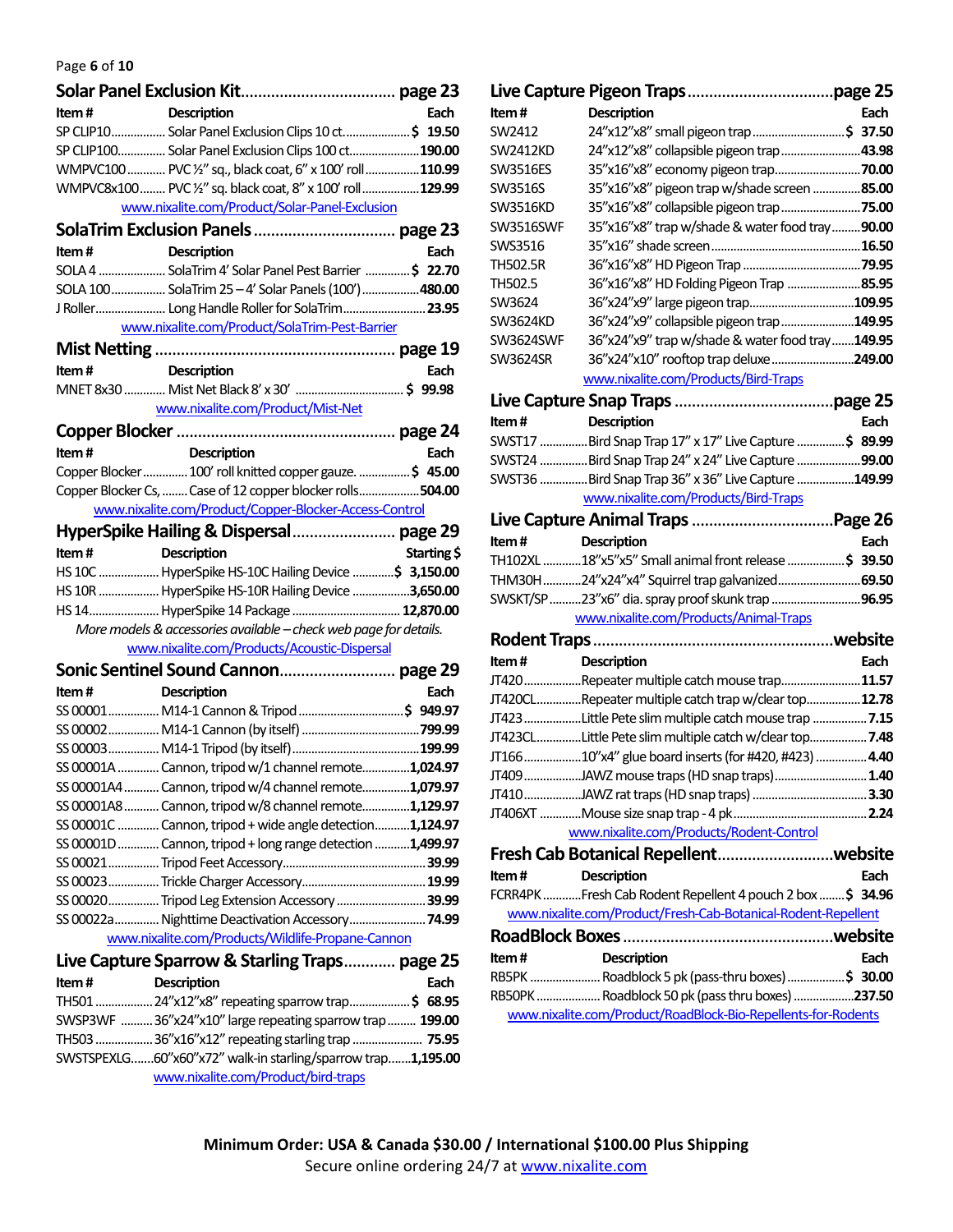Page **7** of **10**

| <b>Page / 01 10</b>    |                                                                    |      |
|------------------------|--------------------------------------------------------------------|------|
|                        |                                                                    |      |
| Item#                  | <b>Description</b>                                                 | Each |
|                        |                                                                    |      |
|                        |                                                                    |      |
|                        | www.nixalite.com/Product/Snake-Guard-Snake-Traps                   |      |
|                        | www.nixalite.com/Product/Stick-Em-Glue-Traps-for-Snakes            |      |
|                        |                                                                    |      |
| Item #                 | <b>Description</b>                                                 | Each |
|                        | FF Tweetz  Tweetzilla haze generator 110v \$ 4,800.00              |      |
|                        | FF Cover Outdoor cover for haze generators 120.00                  |      |
|                        | FF Scatter Scatter Bird industrial avian hazer3,150.00             |      |
|                        | FF Scatter BHO Scatter Bird ind. hazer w/heater 3,295.00           |      |
|                        | www.nixalite.com/Products/Bird-Haze-Generators                     |      |
|                        |                                                                    |      |
| Item#                  | <b>Description</b>                                                 | Each |
| <b>IGEBA TF34</b>      | TF34 thermal fog generator\$ 2,195.00                              |      |
| <b>IGEBA WCK34</b>     | Water conversion kit for TF34120.00                                |      |
| <b>IGEBA RPK34</b>     | Replacement parts kit for TF34 155.99                              |      |
| <b>IGEBA TF35</b>      | TF35 thermal fog generator 2,095.00                                |      |
| <b>IGEBA WT</b>        | IGEBA water tube for TF35/EVO35120.00                              |      |
| IGEBA 83-07 700.00     | Special dosage nozzle TF34/TF35  72.00                             |      |
| <b>IGEBA RPK35</b>     | Replacement parts kit for TF35 155.99                              |      |
| IGEBA TF35/10          | TF35 with 10 liter solution tank 2,200.00                          |      |
| <b>IGEBA TF65</b>      | TF65/20 E thermal fog generator 4,850.00                           |      |
| <b>IGEBA TF95 HD</b>   | TF95 HD Thermal fogger w/remote  8,280.00                          |      |
| IGEBA TF160 HD         | TF160 Jumbo fogger w/remote  14,499.00                             |      |
|                        |                                                                    |      |
|                        |                                                                    |      |
| <b>IGEBA TF160/150</b> | TF160/150 liter 'Tanker' w/remote  19,699.00                       |      |
|                        | www.nixalite.com/Products/pulse-jet-thermal-foggers                |      |
|                        |                                                                    |      |
| Item#                  | Description                                                        | Each |
|                        | VF-C20  VectorFog C20 ULV cold fogger \$ 415.00                    |      |
|                        | VF-C100 VectorFog C-100 ULV fogger435.00                           |      |
|                        | VF-C150 Plus  VectorFog C-150 Plus ULV fogger455.20                |      |
|                        | VF-BM100  VectorFog motorized back pack sprayer 567.00             |      |
|                        | Hurricane Ultra II  Hurricane Ultra II 110v ULV applicator  444.95 |      |
|                        | Hurricane ES Hurricane Electrostatic 110v ULV864.95                |      |
|                        | IGEBA UP2 UniPro2 Advanced ULV fogger 110v 3,849.00                |      |
|                        | IGEBA UP5 UniPro5 Advanced ULV fogger 110v 4,495.00                |      |
|                        | IGEBA U5M  U5M ULV cold fogger (gas motor) 5,600.00                |      |
|                        | IGEBA U15 U15 ULV cold fogger (gas motor) 12,500.00                |      |
|                        | IGEBA U40 U40 ULV cold fogger (gas motor) 19,995.00                |      |
|                        | www.nixalite.com/Products/ULV-Cold-Foggers                         |      |
|                        |                                                                    |      |
| Item#                  | <b>Description</b>                                                 | Each |
| SM190676               | Smith disinfecting backpack 4 Gal 18V battery\$ 263.99             |      |
| SM190576               | Smith backpack sprayer 4 Gal 18V battery231.99                     |      |
| SM190671               | Smith Multi-Use Pump Zero 2 Gal 7.2V battery  99.99                |      |
| SM190670               | Smith Multi-Use backpack sprayer 4 Gal S2102.99                    |      |
| SM190683               |                                                                    |      |
| SM190684               |                                                                    |      |
| SM190685<br>SM190672   |                                                                    |      |

| Item# | <b>Description</b>                                                  | Each |
|-------|---------------------------------------------------------------------|------|
|       | AVIANC 1/2 G 1/2 gallon Avian Control Repellent\$ 92.50             |      |
|       | AVIANC 1 Gal 1 gallon Avian Control Repellent  175.00               |      |
|       | AVIANC 2.5 G  2.5 gallon Avian Control Repellent  362.50            |      |
|       | www.nixalite.com/Product/Avian-Control-Bird-Repellent               |      |
|       |                                                                     |      |
| Item# | <b>Description</b>                                                  | Each |
|       | AVIANMGR 1/2 GAL  1/2 Gal. Migrate Goose & Bird Repellent  \$ 74.95 |      |
|       | AVIANMGR 1 GAL  1 Gal. Migrate Goose & Bird Repellent  132.00       |      |
|       | AVIANMGR 2.5 G  2.5 Gal. Migrate Goose & Bird Repellent  285.00     |      |
|       | AVIAN FFTR  Fog Force Time Release Bird Repellent  29.75            |      |
|       | AVIAN FFTR CS  Fog Force Time Release Case of 12297.00              |      |
|       | AVIAN FFTR DISP  Fog Force Time Release Dispenser 30.00             |      |
|       | https://www.nixalite.com/product/migrate-repellent                  |      |
|       | https://www.nixalite.com/product/avian-fog-force-tr                 |      |
|       |                                                                     |      |
| Item# | <b>Description</b>                                                  | Each |
|       | JT666N  For-The-Birds 10 oz cartridge\$ 9.59                        |      |
|       | JT666N Cs  CASE of 12 - 10 oz cartridges90.00                       |      |
|       | www.nixalite.com/Product/4-The-Birds-Gel-Repellent                  |      |
|       |                                                                     |      |
| Item# | <b>Description</b>                                                  | Each |
|       | JT677  For-The-Birds liquid gallon \$ 65.95                         |      |
|       |                                                                     |      |
|       | www.nixalite.com/Product/4-The-Birds-Liquid-Repellent               |      |
|       |                                                                     |      |
| Item# | Description                                                         | Each |
|       |                                                                     |      |
|       |                                                                     |      |
|       |                                                                     |      |
|       |                                                                     |      |
|       |                                                                     |      |
|       |                                                                     |      |
|       | www.nixalite.com/Product/PiGNX-Bio-Repellent                        |      |
|       | Scare Away Bird Deterrent Reflector  website                        |      |
| Item# | <b>Description</b>                                                  | Each |
|       | FF SABDR Scare Away Bird Deterrent Reflector \$ 79.95               |      |
|       | FF SCSuction cups w/brass screws, 4 pk15.95                         |      |
|       | www.nixalite.com/Product/Scare-Away-Bird-Reflector                  |      |
|       |                                                                     |      |
| Item# | <b>Description</b>                                                  | Each |
|       | WABF Window Alert UV decal, Butterfly 4 pack\$ 9.98                 |      |
|       |                                                                     |      |
|       | WASFWindow Alert UV decal, Snowflake 4 pack 9.98                    |      |
|       | WASF CsCase of 12 Snowflake 4 packs 107.40                          |      |
|       | WAHB Window Alert UV decal, Hummingbird 4 pk  9.98                  |      |
|       | WAHB Cs Case of 12 Hummingbird 4 packs107.40                        |      |
|       | WASQWindow Alert UV decal, Square 4 pack 9.98                       |      |
|       |                                                                     |      |
|       | www.nixalite.com/Product/Window-Alert-UV-Decal                      |      |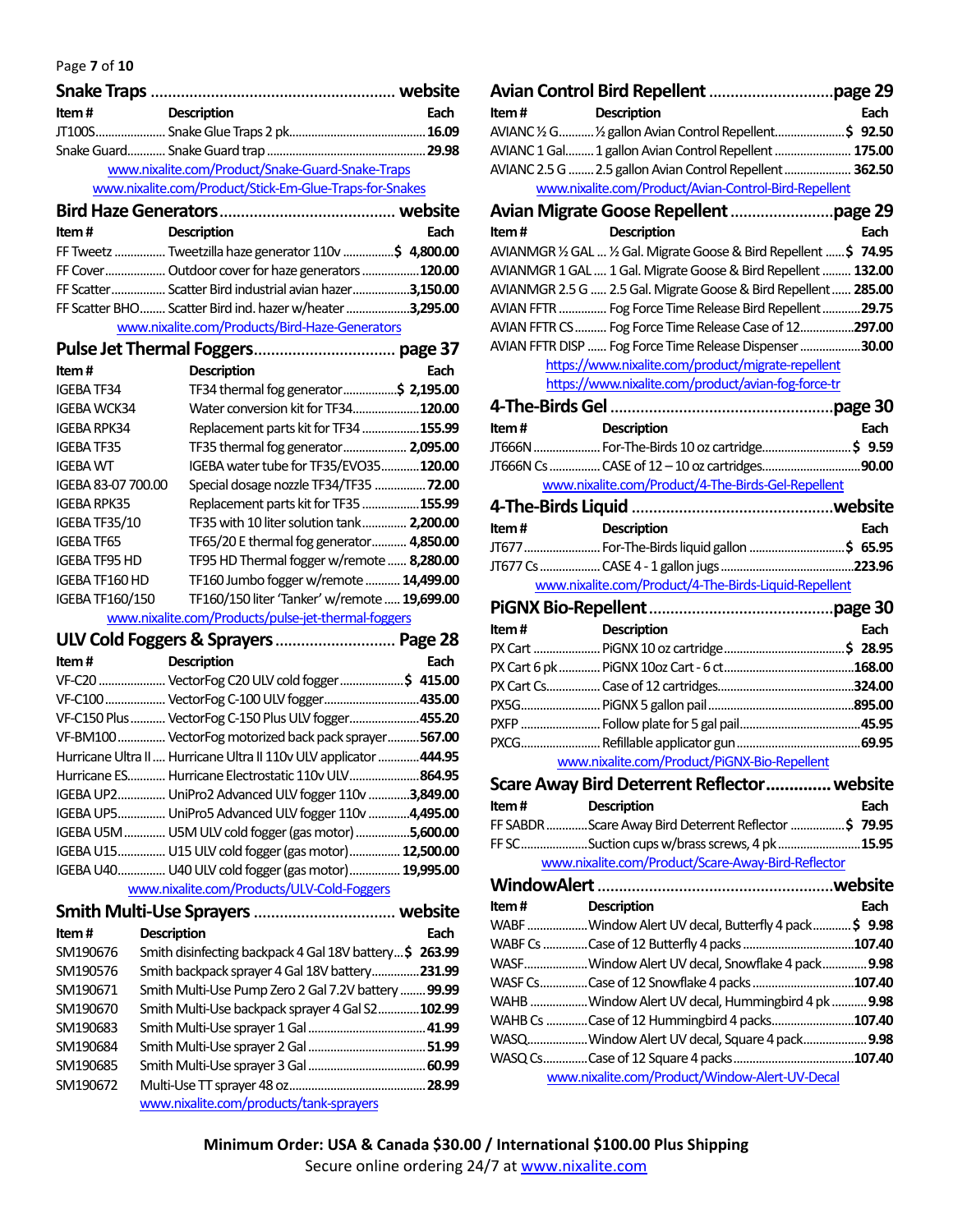Page **8** of **10**

| <b>Description</b><br>Each<br>Item#<br>Scare Eye Y<br>Scare Eye B<br>Scare Eye Mounting Bracket 13.98<br>Scare Eye Brkt<br>www.nixalite.com/Product/Bird-Scare-Predator-Eye<br>Item#<br>Each<br><b>Description</b><br>Ribbon 100 Repeller Ribbon 100' roll  17.98<br>Ribbon 200 Repeller Ribbon 200' roll  24.98<br>www.nixalite.com/Product/Repeller-Ribbon<br>Item#<br><b>Description</b><br>Each<br>RIBT Red  Red holographic adhesive tape 50' 19.95<br>RIBT Silver Silver holographic adhesive tape 50'  19.95<br>www.nixalite.com/Product/scare-away-bird-tape<br>Item#<br>Each<br><b>Description</b><br>PlotSaver LWR 1320 34" x 1,320' Large white ribbon 39.99<br>PlotSaver Clips  3/8" clips, fiberglass stakes 30ct  12.99<br>PlotSaver WFS 39  30 ct, 39" white fiberglass stakes  49.99<br>PlotSaver CQ  PlotSaver concentrate Quart. 39.99<br>PlotSaver C G  PlotSaver concentrate Gallon.  124.99<br>www.nixalite.com/Product/PLOTSAVER-Ribbon-and-Repellent-System<br>Item#<br><b>Description</b><br>Each<br>DeerStopper CQ DeerStopper concentrate quart\$ 39.99<br>DeerStopper CG DeerStopper concentrate gallon. 124.99<br>DeerStopper C 2.5G DeerStopper concentrate 2.5 gal. 249.99<br>www.nixalite.com/Product/Deer-Stopper-Organic-Deer-Repellent<br>Mole & Gopher Repellent Spray website<br>Item#<br><b>Description</b><br>Each<br>MRS Q Mole/Gopher Repellent, 32 oz\$ 19.95<br>www.nixalite.com/Product/Mole-and-Gopher-Repellent<br>AirCrow<br><b>Description</b><br>ltem #<br>Each<br>ACBR232  AirCrow Giant Kit Complete\$ 238.00<br>ACBR201  AirCrow Viper Kit Complete218.00<br>www.nixalite.com/product/aircrow-inflatable-scare-crow<br><b>Description</b><br>Item#<br>Each<br>ST GardenGarden Safe electric fence Kit\$ 119.00<br>ST GP Wire  207' extra garden safe wire  18.95<br>www.nixalite.com/Product/Garden-Protector-All-In-One-Electric-Fence-Kit<br><b>Description</b><br>Each<br>ltem # |  |         |
|----------------------------------------------------------------------------------------------------------------------------------------------------------------------------------------------------------------------------------------------------------------------------------------------------------------------------------------------------------------------------------------------------------------------------------------------------------------------------------------------------------------------------------------------------------------------------------------------------------------------------------------------------------------------------------------------------------------------------------------------------------------------------------------------------------------------------------------------------------------------------------------------------------------------------------------------------------------------------------------------------------------------------------------------------------------------------------------------------------------------------------------------------------------------------------------------------------------------------------------------------------------------------------------------------------------------------------------------------------------------------------------------------------------------------------------------------------------------------------------------------------------------------------------------------------------------------------------------------------------------------------------------------------------------------------------------------------------------------------------------------------------------------------------------------------------------------------------------------------------------------------------------------------------------------------------|--|---------|
|                                                                                                                                                                                                                                                                                                                                                                                                                                                                                                                                                                                                                                                                                                                                                                                                                                                                                                                                                                                                                                                                                                                                                                                                                                                                                                                                                                                                                                                                                                                                                                                                                                                                                                                                                                                                                                                                                                                                        |  |         |
|                                                                                                                                                                                                                                                                                                                                                                                                                                                                                                                                                                                                                                                                                                                                                                                                                                                                                                                                                                                                                                                                                                                                                                                                                                                                                                                                                                                                                                                                                                                                                                                                                                                                                                                                                                                                                                                                                                                                        |  |         |
|                                                                                                                                                                                                                                                                                                                                                                                                                                                                                                                                                                                                                                                                                                                                                                                                                                                                                                                                                                                                                                                                                                                                                                                                                                                                                                                                                                                                                                                                                                                                                                                                                                                                                                                                                                                                                                                                                                                                        |  |         |
|                                                                                                                                                                                                                                                                                                                                                                                                                                                                                                                                                                                                                                                                                                                                                                                                                                                                                                                                                                                                                                                                                                                                                                                                                                                                                                                                                                                                                                                                                                                                                                                                                                                                                                                                                                                                                                                                                                                                        |  |         |
|                                                                                                                                                                                                                                                                                                                                                                                                                                                                                                                                                                                                                                                                                                                                                                                                                                                                                                                                                                                                                                                                                                                                                                                                                                                                                                                                                                                                                                                                                                                                                                                                                                                                                                                                                                                                                                                                                                                                        |  |         |
|                                                                                                                                                                                                                                                                                                                                                                                                                                                                                                                                                                                                                                                                                                                                                                                                                                                                                                                                                                                                                                                                                                                                                                                                                                                                                                                                                                                                                                                                                                                                                                                                                                                                                                                                                                                                                                                                                                                                        |  |         |
|                                                                                                                                                                                                                                                                                                                                                                                                                                                                                                                                                                                                                                                                                                                                                                                                                                                                                                                                                                                                                                                                                                                                                                                                                                                                                                                                                                                                                                                                                                                                                                                                                                                                                                                                                                                                                                                                                                                                        |  |         |
|                                                                                                                                                                                                                                                                                                                                                                                                                                                                                                                                                                                                                                                                                                                                                                                                                                                                                                                                                                                                                                                                                                                                                                                                                                                                                                                                                                                                                                                                                                                                                                                                                                                                                                                                                                                                                                                                                                                                        |  |         |
|                                                                                                                                                                                                                                                                                                                                                                                                                                                                                                                                                                                                                                                                                                                                                                                                                                                                                                                                                                                                                                                                                                                                                                                                                                                                                                                                                                                                                                                                                                                                                                                                                                                                                                                                                                                                                                                                                                                                        |  |         |
|                                                                                                                                                                                                                                                                                                                                                                                                                                                                                                                                                                                                                                                                                                                                                                                                                                                                                                                                                                                                                                                                                                                                                                                                                                                                                                                                                                                                                                                                                                                                                                                                                                                                                                                                                                                                                                                                                                                                        |  |         |
|                                                                                                                                                                                                                                                                                                                                                                                                                                                                                                                                                                                                                                                                                                                                                                                                                                                                                                                                                                                                                                                                                                                                                                                                                                                                                                                                                                                                                                                                                                                                                                                                                                                                                                                                                                                                                                                                                                                                        |  |         |
|                                                                                                                                                                                                                                                                                                                                                                                                                                                                                                                                                                                                                                                                                                                                                                                                                                                                                                                                                                                                                                                                                                                                                                                                                                                                                                                                                                                                                                                                                                                                                                                                                                                                                                                                                                                                                                                                                                                                        |  |         |
|                                                                                                                                                                                                                                                                                                                                                                                                                                                                                                                                                                                                                                                                                                                                                                                                                                                                                                                                                                                                                                                                                                                                                                                                                                                                                                                                                                                                                                                                                                                                                                                                                                                                                                                                                                                                                                                                                                                                        |  |         |
|                                                                                                                                                                                                                                                                                                                                                                                                                                                                                                                                                                                                                                                                                                                                                                                                                                                                                                                                                                                                                                                                                                                                                                                                                                                                                                                                                                                                                                                                                                                                                                                                                                                                                                                                                                                                                                                                                                                                        |  |         |
|                                                                                                                                                                                                                                                                                                                                                                                                                                                                                                                                                                                                                                                                                                                                                                                                                                                                                                                                                                                                                                                                                                                                                                                                                                                                                                                                                                                                                                                                                                                                                                                                                                                                                                                                                                                                                                                                                                                                        |  |         |
|                                                                                                                                                                                                                                                                                                                                                                                                                                                                                                                                                                                                                                                                                                                                                                                                                                                                                                                                                                                                                                                                                                                                                                                                                                                                                                                                                                                                                                                                                                                                                                                                                                                                                                                                                                                                                                                                                                                                        |  |         |
|                                                                                                                                                                                                                                                                                                                                                                                                                                                                                                                                                                                                                                                                                                                                                                                                                                                                                                                                                                                                                                                                                                                                                                                                                                                                                                                                                                                                                                                                                                                                                                                                                                                                                                                                                                                                                                                                                                                                        |  |         |
|                                                                                                                                                                                                                                                                                                                                                                                                                                                                                                                                                                                                                                                                                                                                                                                                                                                                                                                                                                                                                                                                                                                                                                                                                                                                                                                                                                                                                                                                                                                                                                                                                                                                                                                                                                                                                                                                                                                                        |  |         |
|                                                                                                                                                                                                                                                                                                                                                                                                                                                                                                                                                                                                                                                                                                                                                                                                                                                                                                                                                                                                                                                                                                                                                                                                                                                                                                                                                                                                                                                                                                                                                                                                                                                                                                                                                                                                                                                                                                                                        |  |         |
|                                                                                                                                                                                                                                                                                                                                                                                                                                                                                                                                                                                                                                                                                                                                                                                                                                                                                                                                                                                                                                                                                                                                                                                                                                                                                                                                                                                                                                                                                                                                                                                                                                                                                                                                                                                                                                                                                                                                        |  |         |
|                                                                                                                                                                                                                                                                                                                                                                                                                                                                                                                                                                                                                                                                                                                                                                                                                                                                                                                                                                                                                                                                                                                                                                                                                                                                                                                                                                                                                                                                                                                                                                                                                                                                                                                                                                                                                                                                                                                                        |  |         |
|                                                                                                                                                                                                                                                                                                                                                                                                                                                                                                                                                                                                                                                                                                                                                                                                                                                                                                                                                                                                                                                                                                                                                                                                                                                                                                                                                                                                                                                                                                                                                                                                                                                                                                                                                                                                                                                                                                                                        |  |         |
|                                                                                                                                                                                                                                                                                                                                                                                                                                                                                                                                                                                                                                                                                                                                                                                                                                                                                                                                                                                                                                                                                                                                                                                                                                                                                                                                                                                                                                                                                                                                                                                                                                                                                                                                                                                                                                                                                                                                        |  |         |
|                                                                                                                                                                                                                                                                                                                                                                                                                                                                                                                                                                                                                                                                                                                                                                                                                                                                                                                                                                                                                                                                                                                                                                                                                                                                                                                                                                                                                                                                                                                                                                                                                                                                                                                                                                                                                                                                                                                                        |  |         |
|                                                                                                                                                                                                                                                                                                                                                                                                                                                                                                                                                                                                                                                                                                                                                                                                                                                                                                                                                                                                                                                                                                                                                                                                                                                                                                                                                                                                                                                                                                                                                                                                                                                                                                                                                                                                                                                                                                                                        |  |         |
|                                                                                                                                                                                                                                                                                                                                                                                                                                                                                                                                                                                                                                                                                                                                                                                                                                                                                                                                                                                                                                                                                                                                                                                                                                                                                                                                                                                                                                                                                                                                                                                                                                                                                                                                                                                                                                                                                                                                        |  |         |
|                                                                                                                                                                                                                                                                                                                                                                                                                                                                                                                                                                                                                                                                                                                                                                                                                                                                                                                                                                                                                                                                                                                                                                                                                                                                                                                                                                                                                                                                                                                                                                                                                                                                                                                                                                                                                                                                                                                                        |  |         |
|                                                                                                                                                                                                                                                                                                                                                                                                                                                                                                                                                                                                                                                                                                                                                                                                                                                                                                                                                                                                                                                                                                                                                                                                                                                                                                                                                                                                                                                                                                                                                                                                                                                                                                                                                                                                                                                                                                                                        |  |         |
|                                                                                                                                                                                                                                                                                                                                                                                                                                                                                                                                                                                                                                                                                                                                                                                                                                                                                                                                                                                                                                                                                                                                                                                                                                                                                                                                                                                                                                                                                                                                                                                                                                                                                                                                                                                                                                                                                                                                        |  |         |
|                                                                                                                                                                                                                                                                                                                                                                                                                                                                                                                                                                                                                                                                                                                                                                                                                                                                                                                                                                                                                                                                                                                                                                                                                                                                                                                                                                                                                                                                                                                                                                                                                                                                                                                                                                                                                                                                                                                                        |  |         |
|                                                                                                                                                                                                                                                                                                                                                                                                                                                                                                                                                                                                                                                                                                                                                                                                                                                                                                                                                                                                                                                                                                                                                                                                                                                                                                                                                                                                                                                                                                                                                                                                                                                                                                                                                                                                                                                                                                                                        |  |         |
|                                                                                                                                                                                                                                                                                                                                                                                                                                                                                                                                                                                                                                                                                                                                                                                                                                                                                                                                                                                                                                                                                                                                                                                                                                                                                                                                                                                                                                                                                                                                                                                                                                                                                                                                                                                                                                                                                                                                        |  |         |
|                                                                                                                                                                                                                                                                                                                                                                                                                                                                                                                                                                                                                                                                                                                                                                                                                                                                                                                                                                                                                                                                                                                                                                                                                                                                                                                                                                                                                                                                                                                                                                                                                                                                                                                                                                                                                                                                                                                                        |  |         |
|                                                                                                                                                                                                                                                                                                                                                                                                                                                                                                                                                                                                                                                                                                                                                                                                                                                                                                                                                                                                                                                                                                                                                                                                                                                                                                                                                                                                                                                                                                                                                                                                                                                                                                                                                                                                                                                                                                                                        |  |         |
|                                                                                                                                                                                                                                                                                                                                                                                                                                                                                                                                                                                                                                                                                                                                                                                                                                                                                                                                                                                                                                                                                                                                                                                                                                                                                                                                                                                                                                                                                                                                                                                                                                                                                                                                                                                                                                                                                                                                        |  |         |
|                                                                                                                                                                                                                                                                                                                                                                                                                                                                                                                                                                                                                                                                                                                                                                                                                                                                                                                                                                                                                                                                                                                                                                                                                                                                                                                                                                                                                                                                                                                                                                                                                                                                                                                                                                                                                                                                                                                                        |  | website |
|                                                                                                                                                                                                                                                                                                                                                                                                                                                                                                                                                                                                                                                                                                                                                                                                                                                                                                                                                                                                                                                                                                                                                                                                                                                                                                                                                                                                                                                                                                                                                                                                                                                                                                                                                                                                                                                                                                                                        |  |         |
|                                                                                                                                                                                                                                                                                                                                                                                                                                                                                                                                                                                                                                                                                                                                                                                                                                                                                                                                                                                                                                                                                                                                                                                                                                                                                                                                                                                                                                                                                                                                                                                                                                                                                                                                                                                                                                                                                                                                        |  |         |
|                                                                                                                                                                                                                                                                                                                                                                                                                                                                                                                                                                                                                                                                                                                                                                                                                                                                                                                                                                                                                                                                                                                                                                                                                                                                                                                                                                                                                                                                                                                                                                                                                                                                                                                                                                                                                                                                                                                                        |  |         |
|                                                                                                                                                                                                                                                                                                                                                                                                                                                                                                                                                                                                                                                                                                                                                                                                                                                                                                                                                                                                                                                                                                                                                                                                                                                                                                                                                                                                                                                                                                                                                                                                                                                                                                                                                                                                                                                                                                                                        |  |         |
|                                                                                                                                                                                                                                                                                                                                                                                                                                                                                                                                                                                                                                                                                                                                                                                                                                                                                                                                                                                                                                                                                                                                                                                                                                                                                                                                                                                                                                                                                                                                                                                                                                                                                                                                                                                                                                                                                                                                        |  |         |
|                                                                                                                                                                                                                                                                                                                                                                                                                                                                                                                                                                                                                                                                                                                                                                                                                                                                                                                                                                                                                                                                                                                                                                                                                                                                                                                                                                                                                                                                                                                                                                                                                                                                                                                                                                                                                                                                                                                                        |  |         |
|                                                                                                                                                                                                                                                                                                                                                                                                                                                                                                                                                                                                                                                                                                                                                                                                                                                                                                                                                                                                                                                                                                                                                                                                                                                                                                                                                                                                                                                                                                                                                                                                                                                                                                                                                                                                                                                                                                                                        |  |         |
|                                                                                                                                                                                                                                                                                                                                                                                                                                                                                                                                                                                                                                                                                                                                                                                                                                                                                                                                                                                                                                                                                                                                                                                                                                                                                                                                                                                                                                                                                                                                                                                                                                                                                                                                                                                                                                                                                                                                        |  |         |
|                                                                                                                                                                                                                                                                                                                                                                                                                                                                                                                                                                                                                                                                                                                                                                                                                                                                                                                                                                                                                                                                                                                                                                                                                                                                                                                                                                                                                                                                                                                                                                                                                                                                                                                                                                                                                                                                                                                                        |  |         |
|                                                                                                                                                                                                                                                                                                                                                                                                                                                                                                                                                                                                                                                                                                                                                                                                                                                                                                                                                                                                                                                                                                                                                                                                                                                                                                                                                                                                                                                                                                                                                                                                                                                                                                                                                                                                                                                                                                                                        |  |         |
|                                                                                                                                                                                                                                                                                                                                                                                                                                                                                                                                                                                                                                                                                                                                                                                                                                                                                                                                                                                                                                                                                                                                                                                                                                                                                                                                                                                                                                                                                                                                                                                                                                                                                                                                                                                                                                                                                                                                        |  |         |
|                                                                                                                                                                                                                                                                                                                                                                                                                                                                                                                                                                                                                                                                                                                                                                                                                                                                                                                                                                                                                                                                                                                                                                                                                                                                                                                                                                                                                                                                                                                                                                                                                                                                                                                                                                                                                                                                                                                                        |  |         |
|                                                                                                                                                                                                                                                                                                                                                                                                                                                                                                                                                                                                                                                                                                                                                                                                                                                                                                                                                                                                                                                                                                                                                                                                                                                                                                                                                                                                                                                                                                                                                                                                                                                                                                                                                                                                                                                                                                                                        |  |         |
|                                                                                                                                                                                                                                                                                                                                                                                                                                                                                                                                                                                                                                                                                                                                                                                                                                                                                                                                                                                                                                                                                                                                                                                                                                                                                                                                                                                                                                                                                                                                                                                                                                                                                                                                                                                                                                                                                                                                        |  |         |

|        | www.nixalite.com/Product/Batcone-Wildlife-Excluders                                                                      |      |
|--------|--------------------------------------------------------------------------------------------------------------------------|------|
|        |                                                                                                                          |      |
| Item#  | <b>Description</b>                                                                                                       | Each |
|        | QVDTG Double Trouble insect spray RTU gallon \$ 35.98                                                                    |      |
|        | www.nixalite.com/Product/double-trouble-rtu-insecticide                                                                  |      |
|        |                                                                                                                          |      |
| Item#  | <b>Description</b>                                                                                                       | Each |
|        | MBQMosquito repellent quart\$ 24.95                                                                                      |      |
|        | MBGMosquito repellent gallon89.95                                                                                        |      |
|        | www.nixalite.com/Product/Mosquito-Barrier-Liquid-Repellent                                                               |      |
|        |                                                                                                                          |      |
| Item#  | <b>Description</b>                                                                                                       | Each |
|        | JT207W KILLS Bedbugs II blue 32oz \$ 14.65                                                                               |      |
|        | JT207W1GKILLS Bedbugs II blue 128oz29.20                                                                                 |      |
|        | www.nixalite.com/Product/Kills-Bed-Bugs-Spray-II                                                                         |      |
|        |                                                                                                                          |      |
| Item#  | <b>Description</b>                                                                                                       | Each |
|        | JT218W KILLS Bedbugs ULTRA 32oz \$ 14.65                                                                                 |      |
|        | JT218W1GKILLS Bedbugs ULTRA 1280z59.95                                                                                   |      |
|        | https://www.nixalite.com/product/kills-bed-bugs-ultra-spray                                                              |      |
|        |                                                                                                                          |      |
| Item#  | <b>Description</b>                                                                                                       | Each |
|        | JT209W6ZKILLS Portable 6 oz spray bottle\$ 13.30                                                                         |      |
|        |                                                                                                                          |      |
|        |                                                                                                                          |      |
|        | JT209W6Z CsCASE of 12 - 6 oz KILLS Portable143.64                                                                        |      |
|        | www.nixalite.com/Product/rest-easy-bed-bug-control-for-luggage-mattresses                                                |      |
|        |                                                                                                                          |      |
| Item#  | <b>Description</b>                                                                                                       | Each |
|        | STERI-FAB P*  Pint Steri-Fab Bactericide\$ 19.95                                                                         |      |
|        | STERI-FAB P Cs* CASE of 12 pint Steri-Fab 198.96<br>STERI-FAB G*Gallon Steri-Fab Bactericide 69.95                       |      |
|        |                                                                                                                          |      |
|        | STERI-FAB G Cs*CASE of 4 - 1 gallon jugs Steri-Fab220.00<br>*No air delivery. Ground shipping only for Steri-Fab orders. |      |
|        | www.nixalite.com/Product/Steri-Fab-Bactericide                                                                           |      |
|        |                                                                                                                          |      |
| Item#  |                                                                                                                          | Each |
|        | <b>Description</b>                                                                                                       |      |
|        | Al2500QAnasphere Qt Concentrate \$ 124.95                                                                                |      |
|        | www.nixalite.com/Product/Anasphere-plus                                                                                  |      |
| Item # |                                                                                                                          | Each |
|        | <b>Description</b>                                                                                                       |      |
|        | Microcide CsCASE of 12 - 8 oz. conc. w/bottle390.00                                                                      |      |
|        | Microcide G Microcide SQ concentrate gallon 139.00                                                                       |      |
|        | www.nixalite.com/Product/Microcide-SQ-Broad-Spectrum-Disinfectant                                                        |      |
|        |                                                                                                                          |      |
| Item#  |                                                                                                                          |      |
|        | Description                                                                                                              | Each |
|        |                                                                                                                          |      |
|        | www.nixalite.com/product/encore-plus-one-step-disinfectant-spray                                                         |      |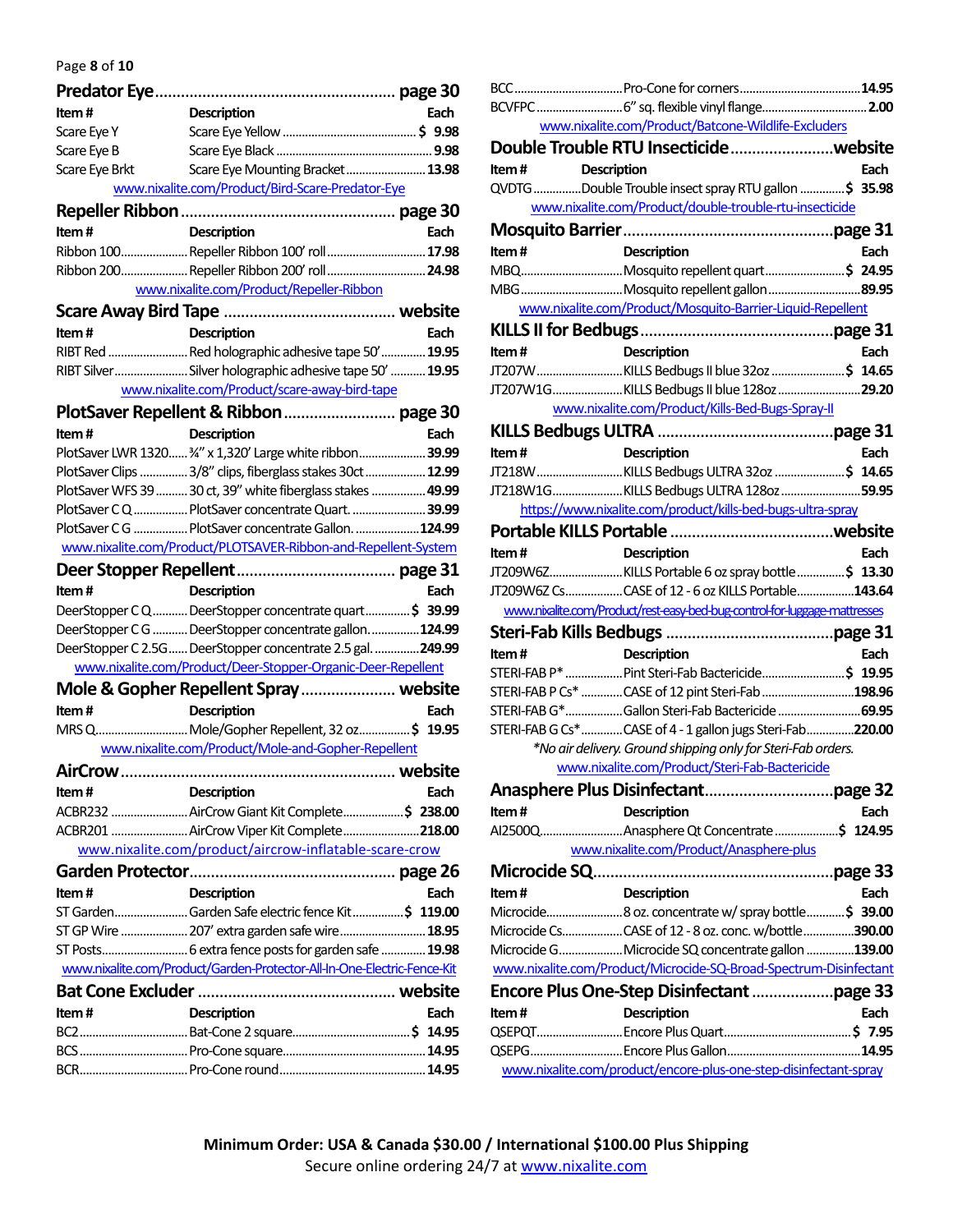Page **9** of **10**

| Item# | <b>Description</b>                                             | Each |
|-------|----------------------------------------------------------------|------|
|       | QD64FG Fresh scent, disinfectant, gallon\$ 49.00               |      |
|       | QD64LG  Lemon scent, disinfectant, gallon  49.00               |      |
|       | QD64PG  Pine scent, disinfectant, gallon.  49.00               |      |
|       | www.nixalite.com/Product/QD64-Surface-Sanitizer-and-Deodorizer |      |
|       | Poop-Off Bird Poop Remover website                             |      |
| Item# | <b>Description</b>                                             | Each |
|       | POBP32 bird poop remover 32 oz\$ 15.95                         |      |
|       |                                                                |      |
|       | www.nixalite.com/Product/Poop-Off-Bird-Poop-Remover            |      |
|       |                                                                |      |
| Item# | <b>Description</b>                                             | Each |
|       | POSO32 Stain & Odor Remover 32 oz\$ 11.98                      |      |
|       | POSO128Stain & Odor Remover 128 oz. 39.95                      |      |
|       | www.nixalite.com/Product/Poop-Off-Superior-Stain-Odor-Remover  |      |
|       | Poop-Off Animal Urine Remover website                          |      |
| Item# | <b>Description</b>                                             | Each |
|       | POAUF32Animal Urine Formula 32 oz \$ 14.95                     |      |
|       | POAUF128Animal Urine Formula 128 oz. 38.95                     |      |
|       | www.nixalite.com/Product/auf-animal-urine-remover              |      |
|       |                                                                |      |
| Item# | <b>Description</b>                                             | Each |
|       | Hand Soap 8Microsan hand soap 8 oz. \$ 14.95                   |      |
|       | Hand Soap 8 CsCASE of 12 - 8 oz. hand soap 107.88              |      |
|       | Hand Soap 16 Microsan Hand Soap 16 oz 14.98                    |      |
|       | Hand Soap 16 Cs CASE of 12 - 16 oz hand soap161.88             |      |
|       |                                                                |      |
|       | Microsan DispHand soap/foam sanitizer dispenser  34.95         |      |
|       | www.nixalite.com/Product/Microsan-Anti-bacterial-Hand-Soap     |      |
|       |                                                                |      |
| Item# | <b>Description</b>                                             | Each |
|       |                                                                |      |
|       | Microsan Lotion CsCASE of 12 - 4 oz hand lotion107.88          |      |
|       | Microsan Lotion GHand Lotion Gallon 104.95                     |      |
|       | Micro Lotion Disp Microsan Lotion wall dispenser  24.95        |      |
|       | www.nixalite.com/Product/Microsan-Lotion                       |      |

| Item#                       | <b>Description</b>                                                                                                                             | Each |
|-----------------------------|------------------------------------------------------------------------------------------------------------------------------------------------|------|
|                             | MFHS  Microsan foaming hand sanitizer 1.5 oz \$ 9.95                                                                                           |      |
|                             | MFHS Cs  CASE of 12 - 1.5 oz. foaming sanitizer 99.96                                                                                          |      |
|                             | MFHS G Microsan foaming hand sanitizer gallon 104.95                                                                                           |      |
|                             | Microsan Disp  Hand soap/foam sanitizer dispenser34.95                                                                                         |      |
|                             | www.nixalite.com/Product/Microsan-Foaming-Hand-Sanitizer                                                                                       |      |
|                             |                                                                                                                                                |      |
| Item#                       | <b>Description</b>                                                                                                                             | Each |
|                             | المسدد مستقل المستقلة المستقلة المستقلة المستقلة المستقلة المستقلة المستقلة المستقلة المستقلة المستق<br>19.95 \$ Pint Steri-Fab Bactericide \$ |      |
|                             | STERI-FAB P Cs*  CASE of 12 pint Steri-Fab198.96                                                                                               |      |
|                             | STERI-FAB G* Gallon Steri-Fab Bactericide 69.95                                                                                                |      |
|                             | STERI-FAB G Cs* CASE of 4 - 1 gallon jugs Steri-Fab 220.00                                                                                     |      |
|                             | *No air delivery. Ground shipping only for SteriFab orders.                                                                                    |      |
|                             | www.nixalite.com/Product/Steri-Fab-Bactericide                                                                                                 |      |
|                             |                                                                                                                                                |      |
| Item#                       | <b>Description</b>                                                                                                                             | Each |
|                             | X-O QTRTU Odor neutralizer RTU 32 oz. bottle\$ 22.99                                                                                           |      |
|                             | X-O G RTUOdor neutralizer RTU gallon jug 45.99                                                                                                 |      |
|                             | X-O 32C Odor neutralizer concentrate 32 oz. bottle19.99                                                                                        |      |
|                             | X-O G C Odor neutralizer concentrate gallon47.99                                                                                               |      |
|                             | www.nixalite.com/Product/X-O-Odor-Neutralizer                                                                                                  |      |
|                             |                                                                                                                                                |      |
| Item#<br>Description        |                                                                                                                                                | Each |
|                             | GS6200  3M 6000 series half-mask respirator, Medium  \$20.99                                                                                   |      |
|                             | GS6300  3M 6000 series half-mask respirator, Large  20.99                                                                                      |      |
|                             | www.nixalite.com/Product/3M-Half-face-respirator-mask                                                                                          |      |
|                             |                                                                                                                                                |      |
| Item # Description          |                                                                                                                                                | Each |
|                             | GS2091  3M 2091 P-100 particulate filter, 2 pk \$ 12.99                                                                                        |      |
|                             | www.nixalite.com/Product/3M-Half-face-respirator-mask                                                                                          |      |
|                             |                                                                                                                                                |      |
| Item#                       | <b>Description</b>                                                                                                                             | Each |
|                             | GSMD7700Medium Nighthawk black nitrile 50 ct\$ 15.99                                                                                           |      |
|                             | GSLG7700Large Nighthawk black nitrile 50 ct 15.99                                                                                              |      |
|                             | www.nixalite.com/Product/Nighthawk-Disposable-Gloves                                                                                           |      |
|                             |                                                                                                                                                |      |
| Item#<br><b>Description</b> |                                                                                                                                                | Each |
|                             | GS2235  Splash proof goggle, clear anti-fog vented \$ 7.99                                                                                     |      |
|                             | www.nixalite.com/Product/Splash-Goggles                                                                                                        |      |

This price list supersedes all other published Nixalite® prices. Prices effective **11/22/21** and subject to change without prior notice. Prices DO NOT include federal, state or city taxes, international import fees, duties or tariffs and are subject to any governmental action which may affect the transaction. See Nixalite's Order Form for Terms of Sale, Return Policy and Privacy Policy.

Copyright© 2021 by Nixalite® of America Inc. All rights reserved. Nixalite® is a registered trademark of Nixalite® of America Inc. Printed with pride in the USA.



**Nixalite® of America Inc** 1025 16th Ave, East Moline, IL 61244 Effective Pest Bird & Wildlife Control Since 1950

P: 309-755-8771 F: 309-755-0077 E: sales@nixalite.com W: www.nixalite.com

**Minimum Order: USA & Canada \$30.00 / International \$100.00 Plus Shipping** Secure online ordering 24/7 at www.nixalite.com